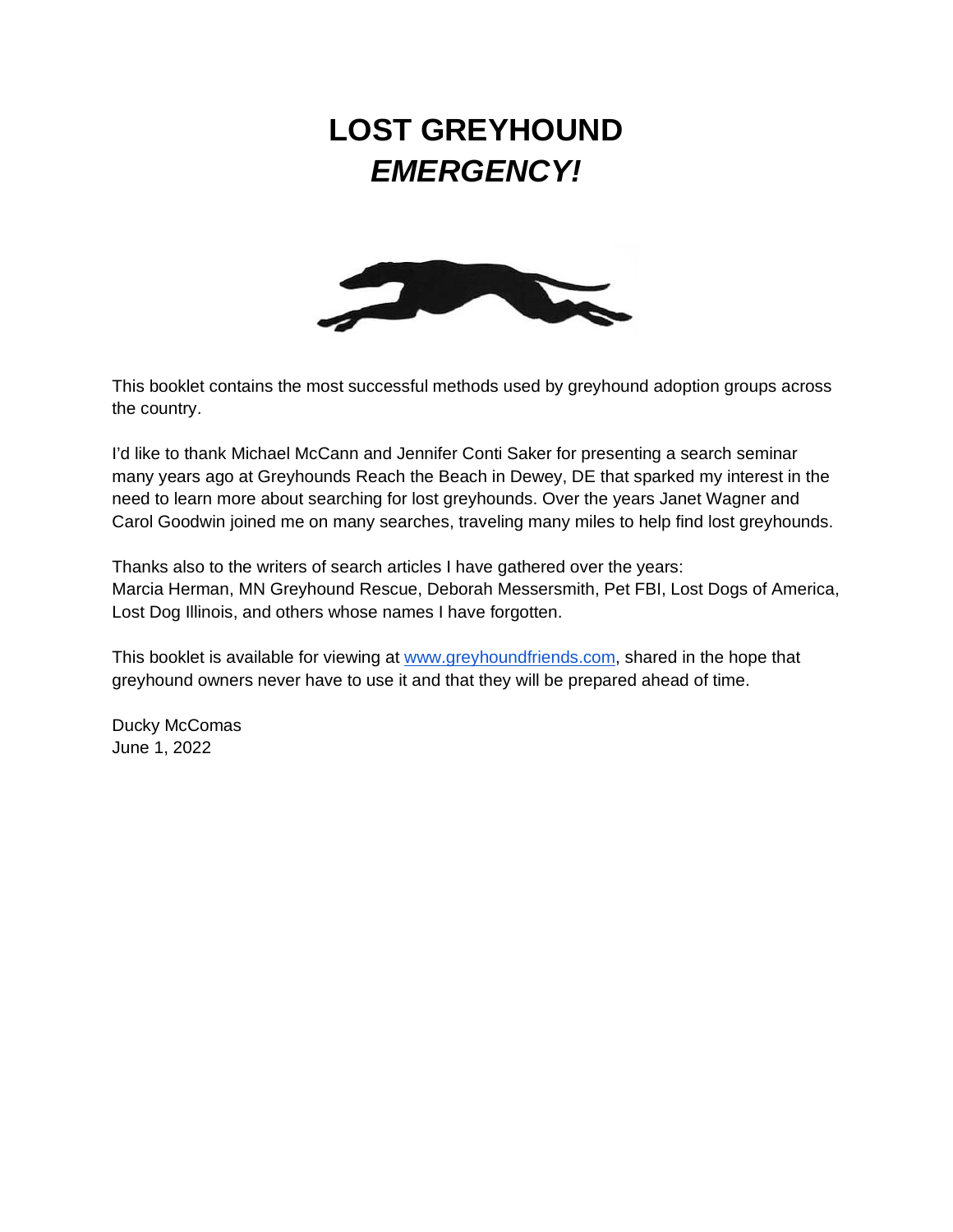

#### Table of Contents - Lost Greyhound Emergency Booklet

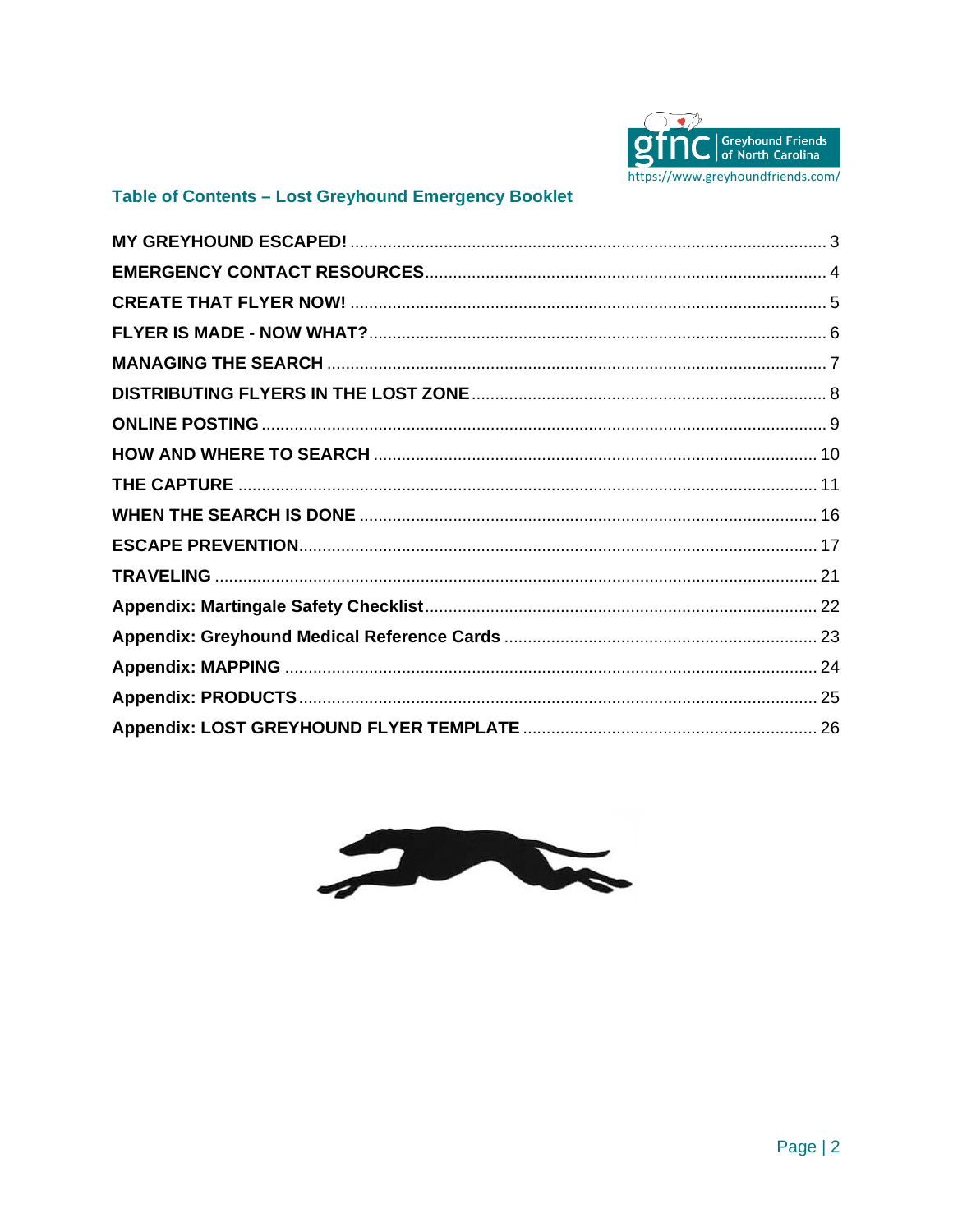#### **MY GREYHOUND ESCAPED!**

*~who to contact immediately~*

<span id="page-2-0"></span>My **adoption group** phone number(s):

My **Animal Control agency** location and phone number:

My **veterinarian's** phone number:

My **emergency veterinarian hospital** location and phone number:

My **friends, neighbors, and relatives** who can help:

#### *INTERNET SITES TO JOIN NOW BEFORE YOU NEED THEM*

-------------------------------------------------------------------------------------------------------------------

*Always record the sites you post on. You'll need to monitor them for sightings and to post updates.*

- o [Greyhound Amber Alert](https://www.facebook.com/groups/GreyhoundAmberAlert) group on Facebook
- o Facebook Lost & Found Pet pages local to your town and specific neighborhood
- o Facebook pages for general interest groups in your area
- o Nextdoor.com for your area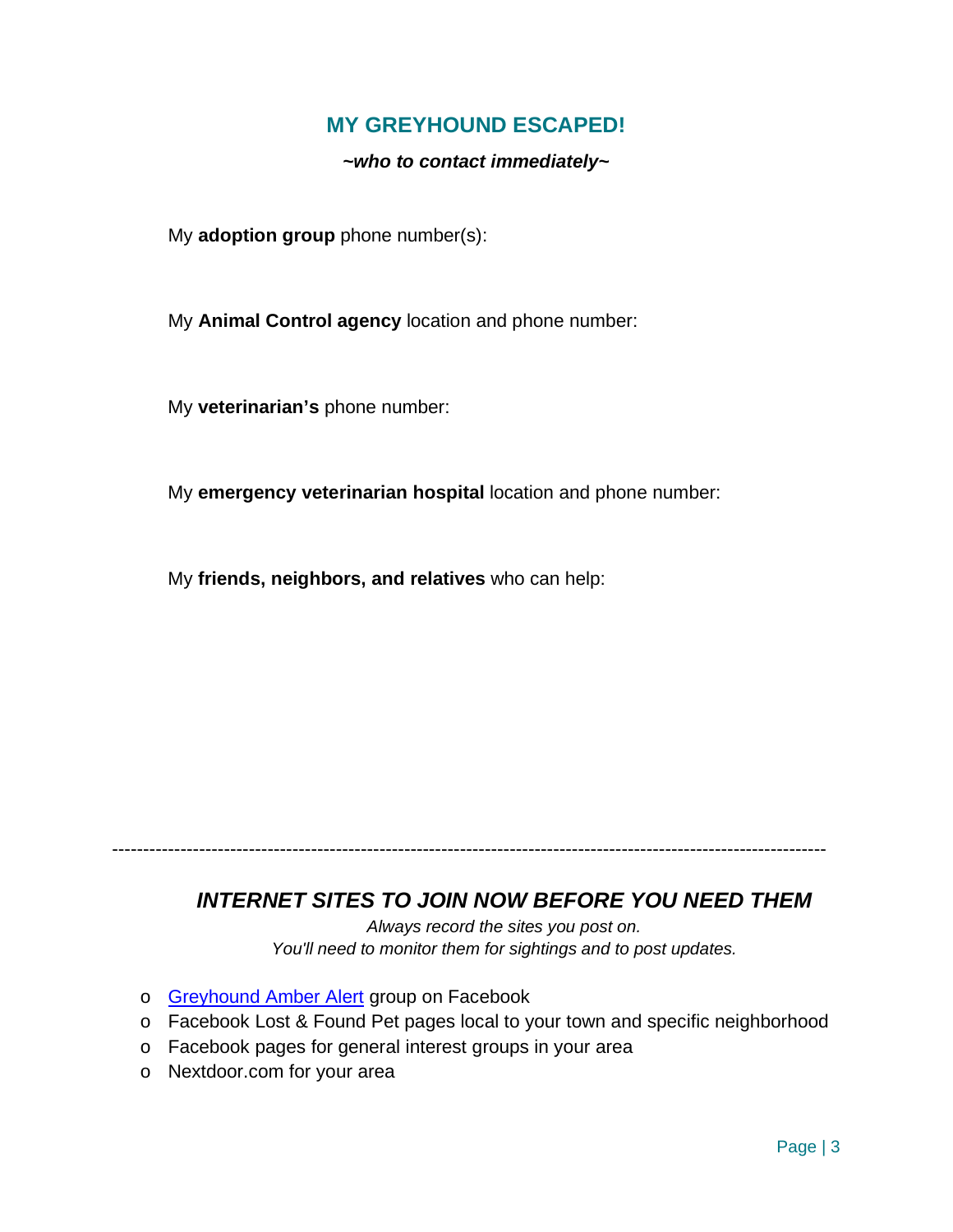#### **EMERGENCY CONTACT RESOURCES**

#### <span id="page-3-0"></span>**My Adoption Group**

Phone number: Email: Facebook page:

#### **My Greyhound Info**

Name: Color:

Left ear tattoo: Right ear tattoo:

#### **Emergency Vet hospital**

Phone number: Address:

#### **My Veterinary Clinic**

Phone number: Address:

#### **My Local Animal Control Office**

Phone number: Address:

#### **Police / Sheriff's Department** Non-emergency Number:

—---------------------------------------------------------------------------------------------------------

Space to list any **additional greyhounds** you have: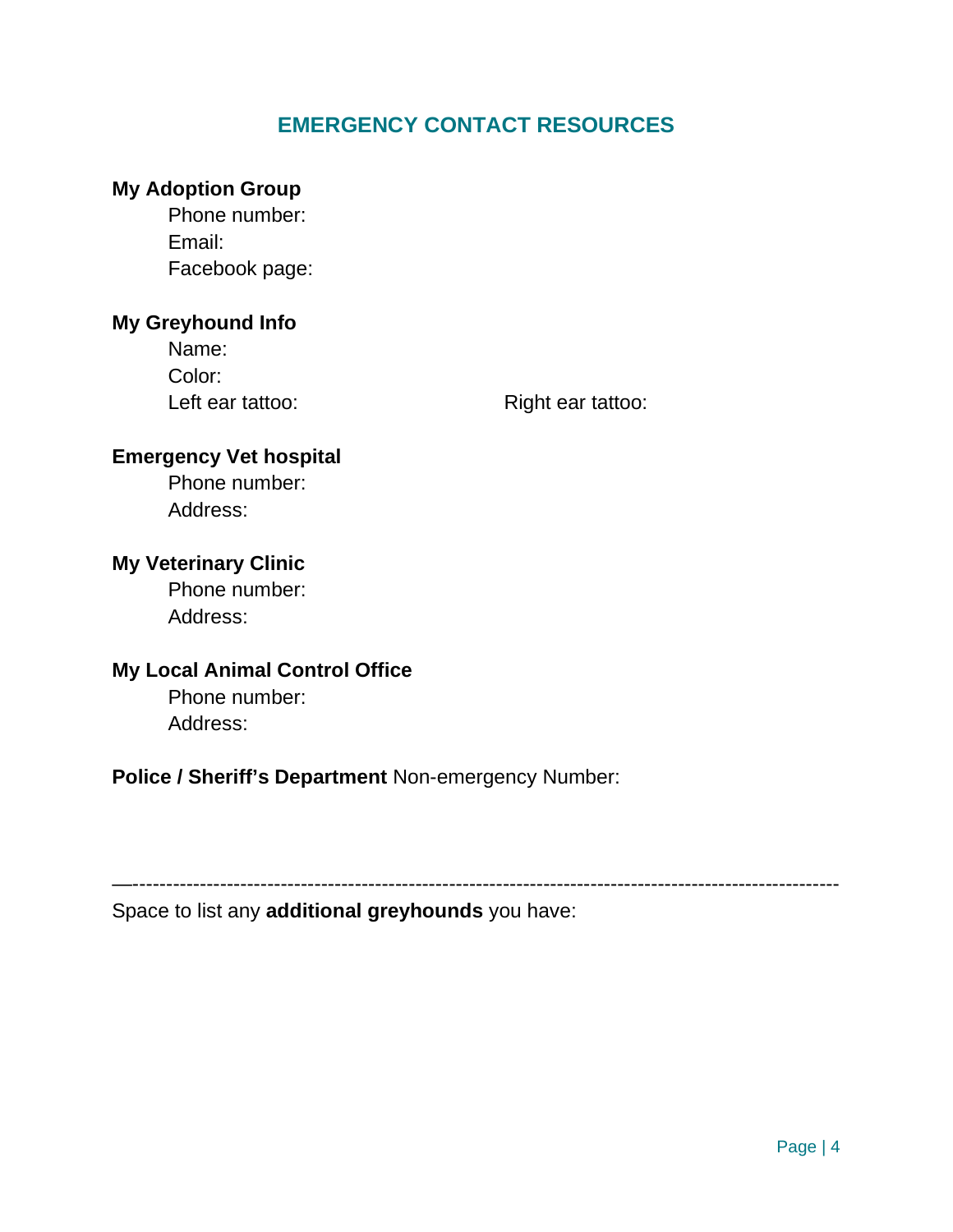#### **CREATE THAT FLYER NOW!**

<span id="page-4-0"></span>Use the lost greyhound template in this packet.

Do **not** use a photo of your dog. Do **not** add your dog's name. *Using the name is not suggested because people will yell the name. Dogs hear panic and fear, even in the owner's voice, which they'll interpret as something scary is happening and so they run off.*

Use simple wording in **bold** letters for best visibility from a distance.

Use 2 or 3 phone numbers that will be answered 24/7. *First number can be the team leader or monitor, followed by the owner.*

Include at the bottom of the page in very small letters: "*This flyer will be removed when the search is over."*

Do **not** offer a reward. Rewards bring out scammers and crazy people.

—------------------------------------------------------------------------------------------------------------------

#### **PRINT THAT FLYER**

Start with **500** flyers on **bright neon paper**. Again, this is for optimum visibility.

Using an inkjet printer? That ink will run when wet. Use protective sleeves for any flyers that will be hung outdoors, including laser-printed.

You can send in your created flyer to your local Staples or print shop but make sure they will use bright color paper, not white.

Call to confirm your incoming order, find out when you can pick it up, and ensure that they are using the neon-bright paper.

Purchase document sleeves while you are out at the store.

----------------------------------------------------------------------------------------------------------------------

#### **TOOLKIT FOR HANGING FLYERS**

**Clear document sleeves**: Insert flyer in the clear sleeve from the bottom up and staple shut.

**Clear packing tape**. Do not use duct tape.

**Staple gun and refill staples**. Do NOT use nails or roofing tacks!

**Scotch tape** for hanging flyers inside store windows.

**Thumbtacks** for bulletin boards.

**Notebook** to record where flyers are posted (street or business) so you'll know where to take them down.

**Map of the area**.

**Highlighter** to mark where you have posted in one color, a second color to track sightings.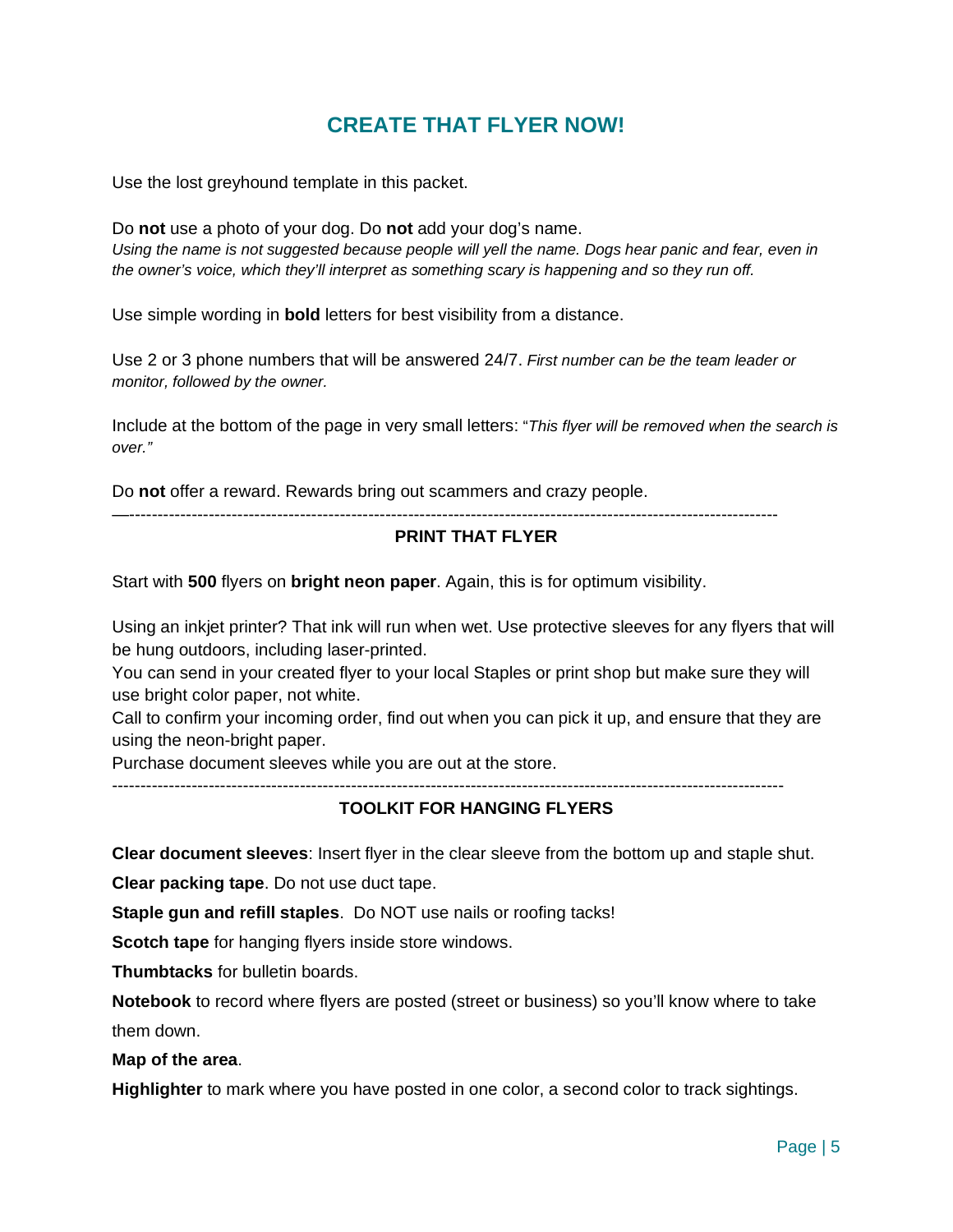#### **FLYER IS MADE - NOW WHAT?**

- <span id="page-5-0"></span>- Hand flyers out to everyone you see.
- If someone doesn't want to take a flyer, ask them to take a photo of it on their phone.
- Have a copy of the flyer on your phone.
- Insert your first 200 flyers into the clear plastic sleeves from the bottom up and staple them shut to prevent water damage.
- Tape a flyer to the rear and side windows of your vehicle. Use your flashers if you are moving slowly. All search team members should also have flyers on their vehicles.
- If you create a Facebook search page, tell the people you see about it and the Greyhound Amber Alert Facebook page.
- Always be polite and tell them that the flyers will be removed when the search is over.
- Keep a notebook logging where you have hung flyers, including businesses.
- Change your phone message to: *"If you are calling to report a sighting of the lost greyhound, please give the date and time, location, directions, and your phone number."*

#### **DO NOT:**

**X** Use nails

**X** Damage vinyl posts or fencing

**X** Put it in a mailbox. Instead, roll up the flyer and tuck it beside the mailbox flag. **X** Do not trespass.

#### **SAFETY NOTE:**

Do not post sighting locations on Facebook or other sites. You do not want people to scare your dog further away from the area.

Location of sightings should only be shared with your search team.

If a caller says they have your dog, do not meet them alone. Also tell a team member any information you have about that caller and their location.

You do not need to include the color of the collar your dog is wearing on your flyer. Instead, ask the finder what color collar the dog is wearing.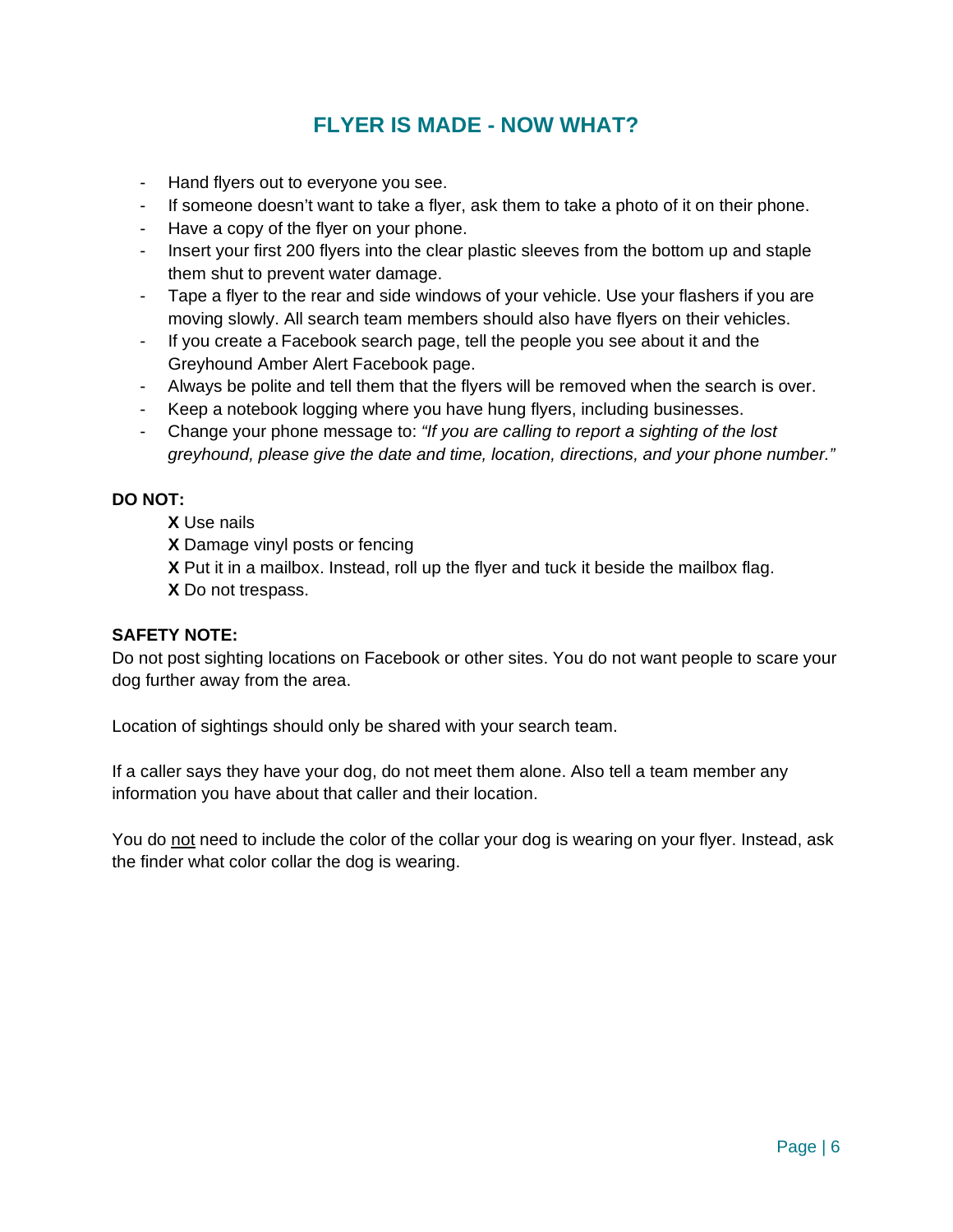#### **MANAGING THE SEARCH**

<span id="page-6-0"></span>*As the owner, you will want to do everything but it will be overwhelming. The first 24 to 48 hours are critical. You need a team to share the load.*

#### The designated **MONITOR** will:

- be available 24/7 to assist the owner and **Search Team Leader**
- make note of the date, time, location, direction of travel, and description of the dog
- help manage all incoming calls and share immediately with the search team leader and the greyhound's owner
- monitor and update Facebook and other online postings and share immediately with the search team leader and the greyhound's owner
- keep a notebook of contact info for all team members and local non-greyhound owners who have offered to help
- maintain a record of all sightings in the notebook.

#### *Note that the Monitor and the Search Team Leader can be the same person if you are short on volunteers.*

#### The designated **SEARCH TEAM LEADER** will:

Establish a command center where volunteers meet to get flyers, plastic sleeves, clear shipping tape, staple guns, and maps from a bin on the porch. This does not have to be exactly where the dog was lost. It can be at the owner's house or with a team member close to the lost site. Include a sign-in sheet for volunteers to leave their name, phone number, and the area they are covering with flyers.

- coordinate where to focus the search and where to expand the area
- remind searchers that lost greyhounds are most active in the early morning between 5am-8am and in the evening from 6pm-9pm
- coordinate the distribution of flyers, guiding volunteers to hang in which locations and businesses
- remind searchers to always have a leash, smelly treats, water, and flyers on hand
- remind searchers to have a flyer taped to their car windows
- help the owner by maintaining the availability of flyers, plastic sleeves, staple guns, tape, maps, and thumbtacks. These items can be kept in a bin on the owner's porch and/or with someone close to the search zone.
- remind all searchers to not chase the dog and not call out his name, but to call the owner and the Monitor immediately
- remind all searchers of the "calming signals" to not frighten the dog (see Resources section)
- remind searchers to not use a squawker unless the owner knows the dog will respond. If used and the dog runs away, do not use it again.

*Avoid doing a "group march" of greyhounds with their owners. This only gives visibility in a small area. It also puts those greyhounds at risk in inclement weather and a chance of escaping. Manpower can be better used in other tasks as directed by the Search Team Leader.*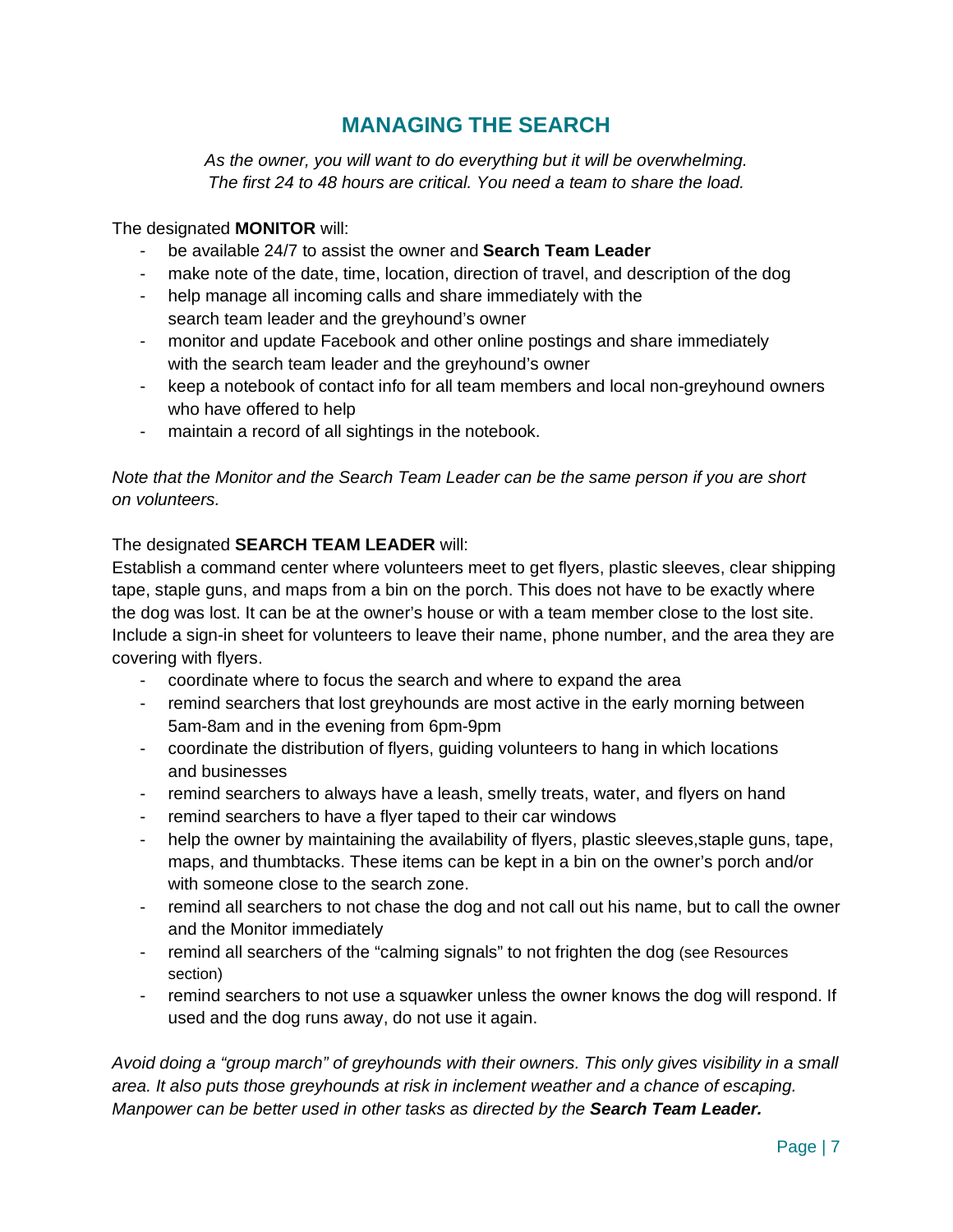#### **DISTRIBUTING FLYERS IN THE LOST ZONE**

*Expand the zone further over time Always ask permission before posting at a business What other businesses and services are in your area?*

#### <span id="page-7-0"></span>*Each flyer you give out or hang up increases your chance of a reported sighting!*

- any utility pole at intersections, if power lines are below ground, tape to the large junction boxes
- gas stations/convenience stores
- grocery stores
- schools and school bus drivers
- churches
- parks and dog parks
- apartment and community mailbox centers
- coffee shops and diners
- post office, mail carriers, FEDEX drivers, UPS drivers
- newspaper delivery drivers
- food delivery drivers
- landscapers/lawn servicers, golf courses
- propane delivery drivers, septic tank services, garbage collectors
- utility workers: power, cable, water
- Petco, Petsmart (or your local pet store)
- library
- equine and farm animal veterinarians farmer's feed stores Tractor Supply
- humane societies, veterinarians, and emergency vet hospitals
- your local Animal Control office (in person)
- ask local farmers and hunters to check their game cameras.
- police, sheriff's departments, Highway Patrol: email a flyer to their local office
- your state or county's Highway Dept that disposes of deceased animals found on roads

*Be courteous and engage with everyone you meet. Be respective of private property*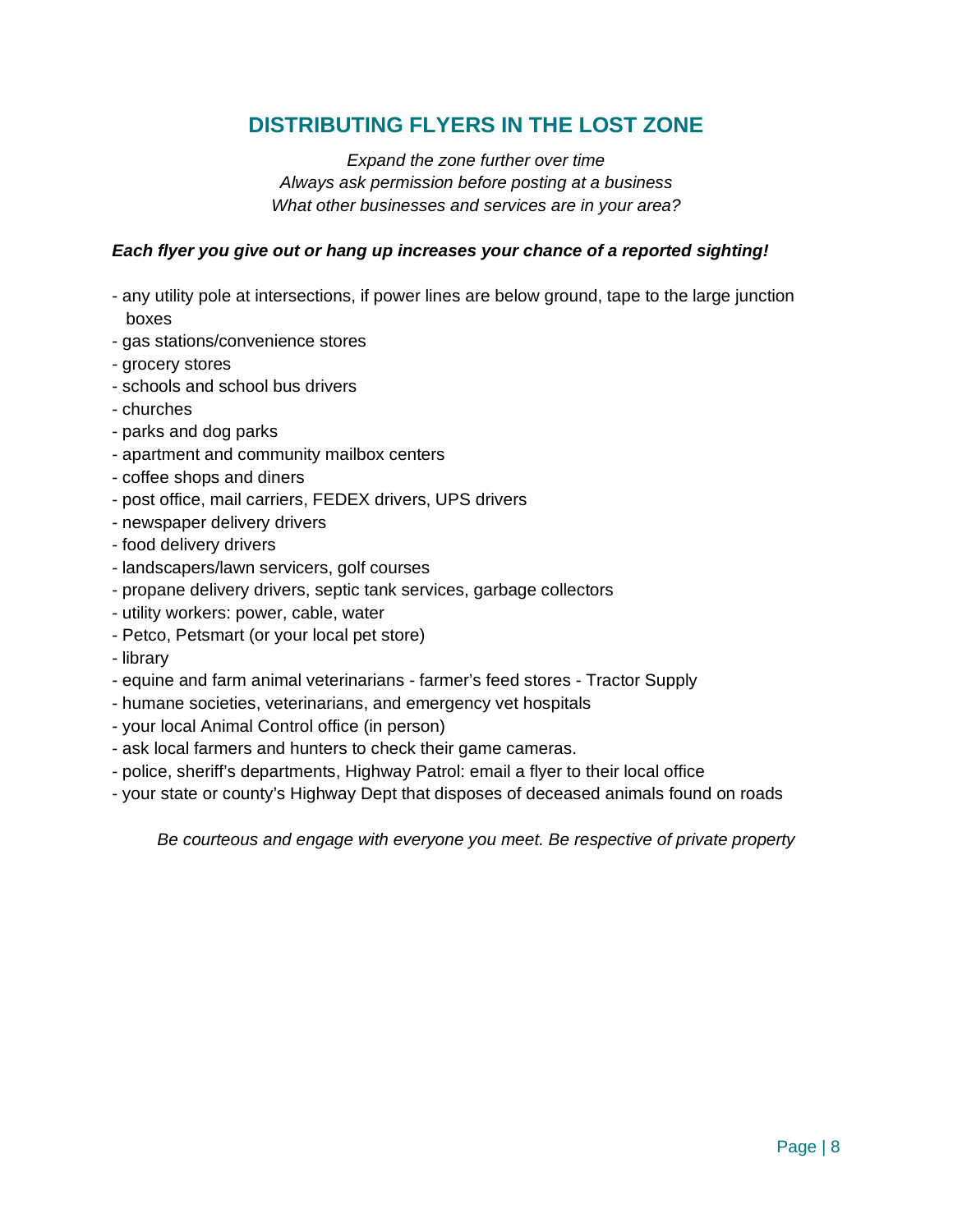#### **ONLINE POSTING**

#### **Do not offer a reward. Do not post the greyhound's name. Do not give the exact location of where the dog was lost.**

<span id="page-8-0"></span>Rewards bring out scammers and crazy people who are more likely to chase the dog.

Calling the dog's name could cause it to panic and run away. Lost dogs may go into feral mode after a few days and not respond to their name.

Posting updates on exact sighting locations may cause people to chase the dog, no matter how well-meaning they are.

**Create a Facebook page just for the search**. Example: "Hampstead Lost Greyhound" identifies the town. This same page was used for another search two years later and in doing so, established a huge network of people keeping an eye out.

Do not rely solely on your personal Facebook page. *Your page must be set to Public for it to be seen and shared by people you don't know*. Instead, create one using "your town or neighborhood + Lost Greyhound". Certainly, post about your lost greyhound on your personal page, but also include a photo of the flyer.

Also post on:

- **Local Nextdoor.com** if that's where it was lost, or ask someone who is within that Nextdoor area to post for you.
- **Local Lost & Found Pet** pages for your county and town on Facebook.
- **PawBoost.com**
- **Craigslist.org**
- Email **radio, television stations**, and specific human interest **newspaper reporters**

*Always include the image of your flyer on every site you post to or email.*

#### **ALWAYS CHECK YOUR LOCAL ANIMAL SHELTER IN PERSON AT LEAST EVERY**

**OTHER DAY.** *Sometimes employees and volunteers misidentify the breed of an animal brought in.*

Don't lose hope: a few days or a week of searching can be discouraging, especially with no sightings. Just remember, your hound is still out there, and someone has seen him. You have to find that person. Don't think the worst - greyhounds are survivors. Don't give up, your greyhound is counting on you.

If response has been low, create a half-sheet photo flyer of your dog. This is only to be handed out or placed on bulletin boards and is not to be hung outdoors. You only want the basic bright color paper for that.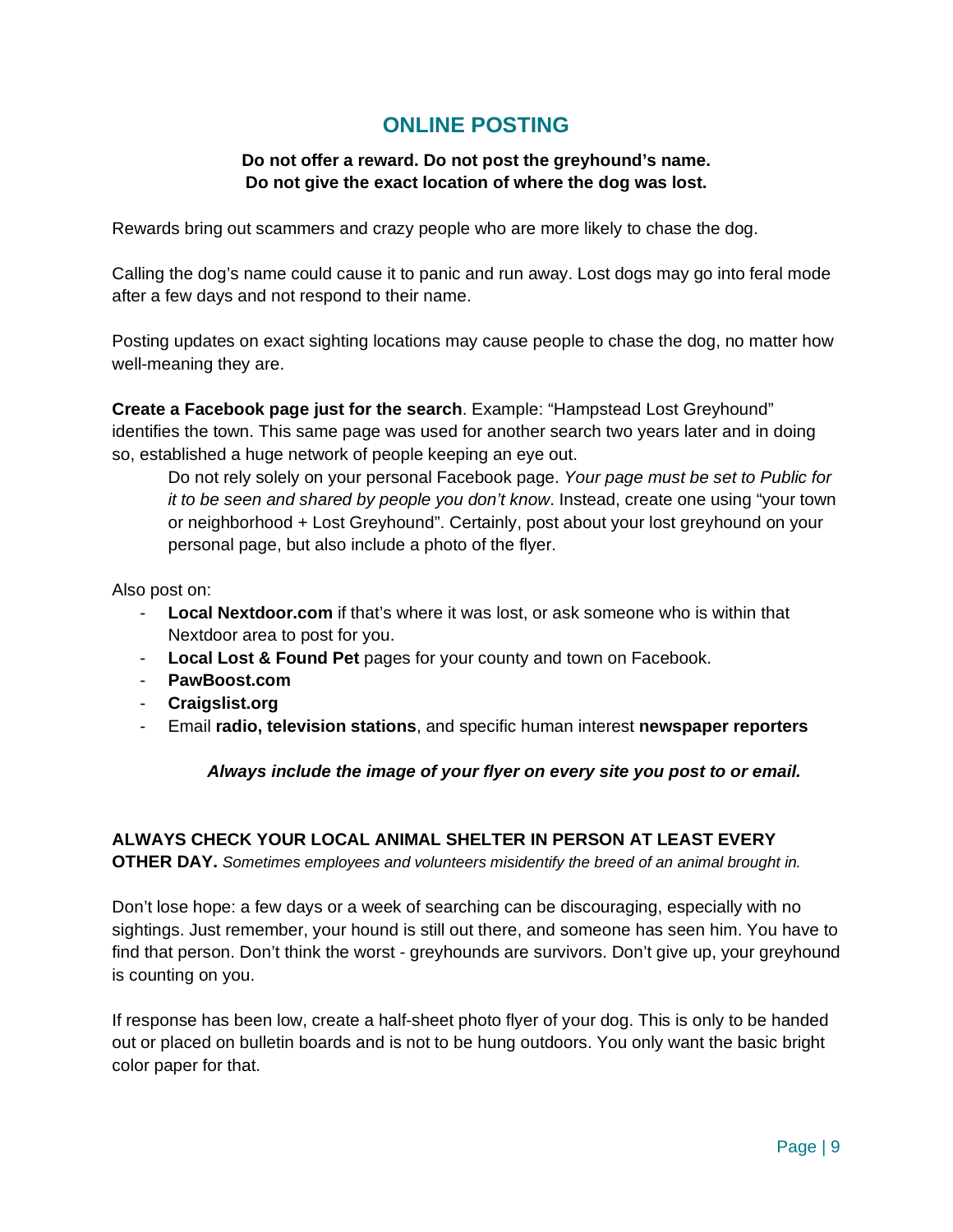#### **HOW AND WHERE TO SEARCH**

<span id="page-9-0"></span>*Change your mindset: This is the most important and most difficult step. You have to stop checking every street and yard - you need an army to do it for you. Most greyhounds are found within a mile or two of where they were lost, but a 2-square-mile area is impossible to adequately search alone. Having a search gear bag and a search team prepared in advance saves you precious time.*

#### **Have a backpack ready to grab and go!**

#### **The small list:**

- $\sim$  leash and collar  $\sim$  smelly food and treats  $\sim$  cell phone charged up  $\sim$  water
- $\sim$  flyers to hand out  $\sim$  photo of the dog  $\sim$  binoculars  $\sim$  flashlight with new batteries
- $\sim$  small pocket mirror  $\sim$  muzzle
- ~ map of the area, printed or saved in Google Maps including a satellite view
- $\sim$  pen or highlighter to mark the map
- $\sim$  reflective wear and lights for humans and dogs for night searching

#### **Add to that list if you can or at least have ready in your car:**

- $\sim$  small first aid kit  $\sim$  blanket to carry the dog  $\sim$  bug spray  $\sim$  night vision glasses
- ~ squeaky toy or squawker *only* if the owner says the dog will respond to one

The owner should have a **Ziplock bag** containing a piece of their unwashed clothing, bed linens, and/or a blanket used by the dog. These will be placed in the area of known sightings and where you will set up a feeding station. Cooking meat on a portable grill may also draw the dog in.

Work in teams as assigned by the team search leader. Talk to everyone you meet, giving them a flyer or having them take a picture of it on their phone.

Greyhounds can easily blend into the background, yet be right under your nose. Look for:

- water sources
- food sources left out for outdoor cats
- in sheds or barns
- under porches
- parks and dog parks
- yards with an open gate
- cemeteries
- shady and wooded areas
- restaurants, grocery stores, and fast food joints dumpster areas
- railroads tracks and powerline easements
- pawprints in the dirt
- flattened grass where an animal may have been laying
- listen for the sound of barking dogs that may be alerting to a stray dog nearby

#### *Do not call out the dog's name as it may spook him. Always ask permission before searching on private property*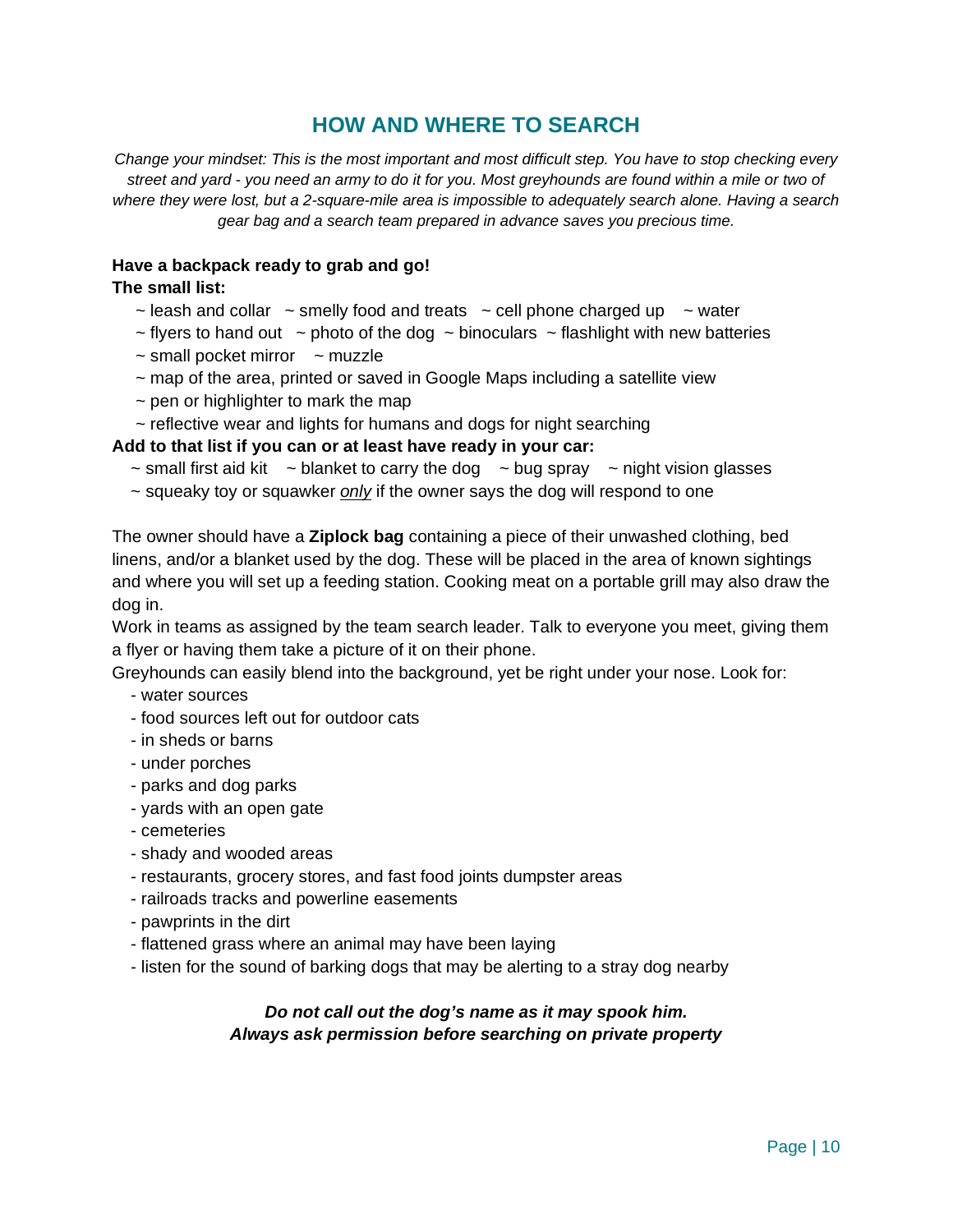#### **THE CAPTURE**

<span id="page-10-0"></span>You got lucky. Multiple sightings were reported thanks to all the flyers distributed and internet postings. Your dog has been returning to the feeding station you set up.

You can see him! The first thing you want to do is run to him calling his name. You want to tell him how much you loved and missed him but.... he doesn't remember you. It is not uncommon for a greyhound to become feral in a matter of days of being lost. He is in survival mode and everything around him has become scary.

#### **FINESSE CAPTURE**

- When you and your volunteers see him, do not chase or follow him, make him think you have no interest in him.
- Turn away, don't make eye contact, sit down on the ground, and toss some smelly treats in his direction but not directly at him.
- If you have another greyhound with you, give some treats to him: there is nothing that will make a hungry dog more curious than watching another dog eat.
- If he approaches you, stay on the ground, avoid eye contact (use a mirror instead), and continue to toss smelly treats: you are gaining his trust through food motivation.
- Lick your lips and yawn, a lot. These are **"calming signals"**. Have a looped leash ready in case he gets close enough to gently slip it on.
- If he won't approach anyone, and is fond of his crate, bring the crate to his location, and place food inside.
- If he likes riding in the car, leave the car door open overnight as you wait onsite for him to appear.
- Leave his bedding in places where he's been sighted, near a bowl of food. He may connect the bedding and food with home and stay close to the area.
- If possible, set up his feeding station in a fenced area with a gate. Closing a gate behind a hound is easier than trying to get him to come to you.
- A squawker or predator call is a device that trainers use to recall hounds at the track, It is a good tool to have *but be aware that it rarely works with shy, spooky greyhounds.* If the dog doesn't react to, or runs from the noise, don't use it again. Alert your search team to not use one either.
- Practicing with a squawker or predator caller at home, in the house or in your fenced yard with treats, is a good thing to train for recall. *Note that even a greyhound who is used to hearing and responding to a squawker at playgroups with other greyhounds still may not respond when he is lost.*
- Now that you have your hands on your dog, resist moving until you have double checked that the slip lead is secure: to him and to you. Add a collar and leash, making sure the collar is snug.
- Keep both the slip lead and leash on when you are ready to move him.
- Wait for helpers to arrive and if your dog is injured or you are afraid he may escape from you.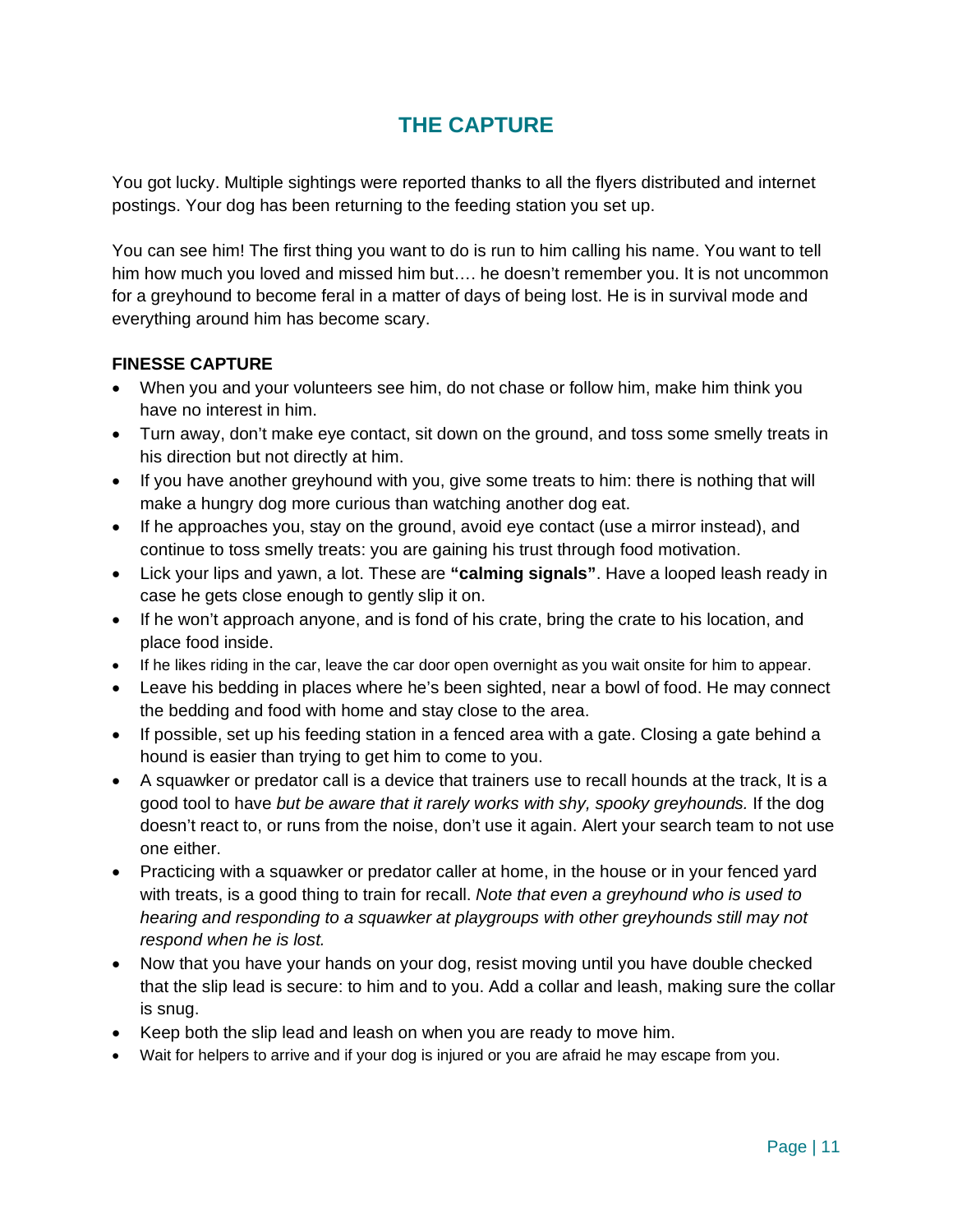#### **CALMING SIGNALS—in relation to catching a stray dog—are as much about what you DON'T do as it is about the actions you take.**

#### **Things you SHOULD NOT DO**:

- Don't make eye contact with the dog. If you do make eye contact, then look to the side next.
- Don't chase a stray dog.
- Don't expect your dog to behave in a normal way, even if you have known the dog for years.
- Don't move toward a dog if the dog shows signs of getting ready to bolt.
- Don't kneel or squat.
- Don't call the dog's name, even if it's your dog!
- Don't grab for the dog.
- Don't put your hand over the dog's head.

#### **Things you SHOULD DO**:

- If this is your dog, just talk in a normal tone of voice, or turn to the side and call the name of another dog in your house.
- Watch the body language of the dog and adjust your actions to what makes the dog more comfortable.
- Have plenty of high-value treats, such as hot dogs, fried chicken, cheeseburger, or pizza. Call a friend to bring treats to you if you don't have any.
- If at all possible, try to lure the dog away from busy streets—to a yard, park, or quiet street before you continue with calming signals.
- Get closer to the dog by walking in a path 45 degrees to the side of the dog and gradually spiraling closer.
- Sit on the ground with your legs stretched out in front of you.
- Turn your body to the side so you are not facing the dog.
- Pretend to eat the dog's treats and "accidentally" drop some.
- Eventually, toss some treats toward the dog, but not at the dog.
- Instead of looking at the dog, look at your phone and use the front or back camera to monitor the dog's behavior. As far as the dog is concerned, you are completely ignoring him and engrossed with your phone.
- Get a picture, in case this attempt fails and the dog runs off again. Silence your camera phone so the shutter noise doesn't scare the dog.
- Take your time, and let the dog come up to you when he is ready.
- Have an assistant keep people away, so you have room to work and no one interferes.
- Let the dog eat out of your cupped hand.
- Yawn several times.
- If the dog is eating out of your hand, gently rub under the chin. Don't force the dog!
- Let him see the leash and smell it before you put it over his head.
- Another trick you can use is to run away from the dog and get him to chase you. This can put a dog at ease.
- After you catch the dog, one way or another, it is very important to continue using calming signals to help the dog relax and learn to trust you.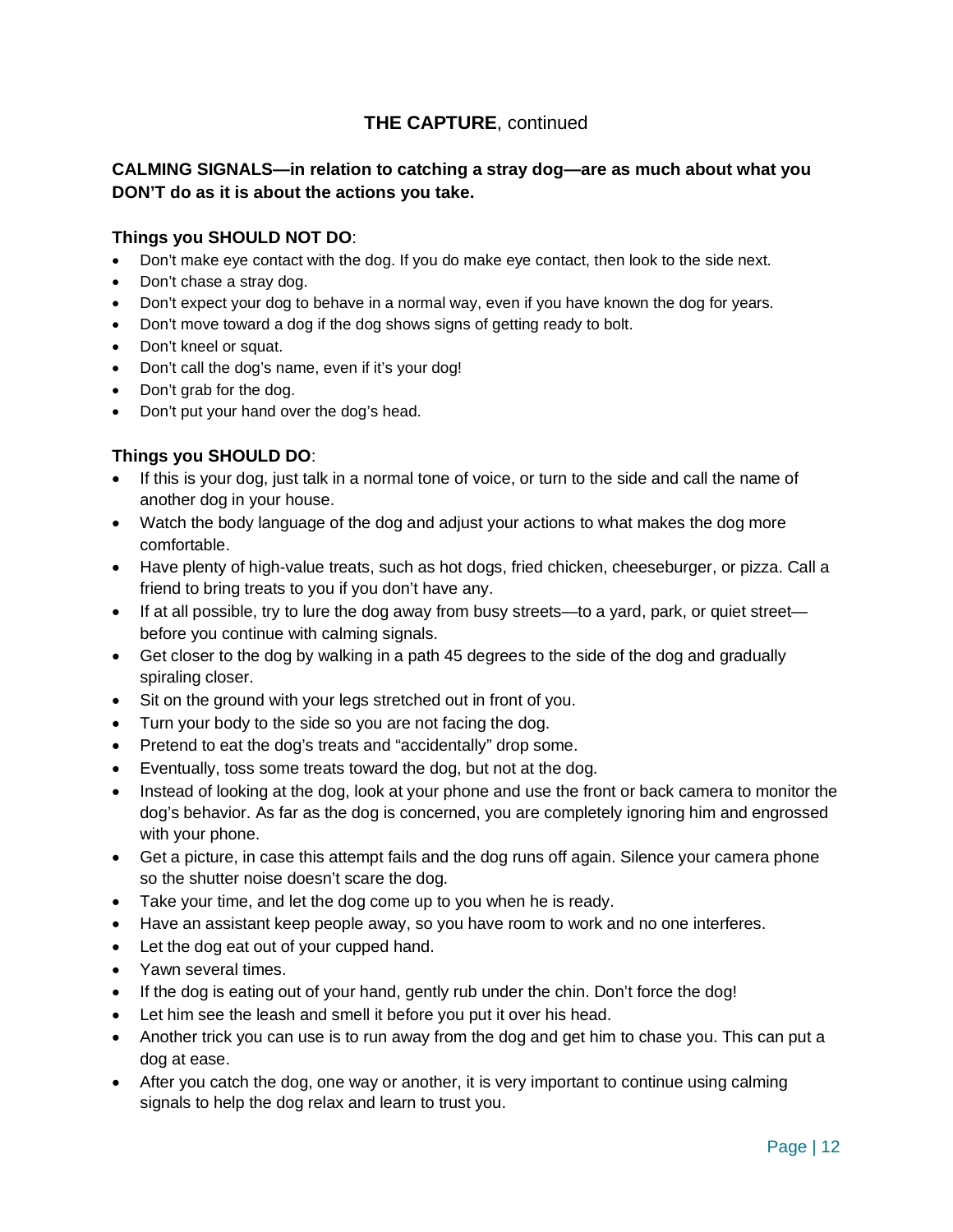#### **LIVE-TRAP CAPTURE**

If the finesse capture isn't working, you can switch to using a human trap. Don't undo all the trust you've built by grabbing at him.

*The trap for a greyhound must measure 72" long by 20" wide by 26" tall.*

*Using a smaller trap will spook the dog and he will never try to open it again.* 



The time to use a trap is only after you have confirmed multiple sightings in the same area. Make sure you have permission from the property owner before placing the trap and securing it with a heavy lock and chain. Monitor closely if the trap is set in an area where children may find it, including overnight.

If you have located the dog but he won't approach people, start feeding him regularly at the same place each day, *then* set up the trap at that location. If you are unsure if it is the dog eating the food, sprinkle flour around the bowls to look for paw prints. If it is raining, use sand instead.

Put kibble in the bowl and top it with something wet and smelly. Wildlife will usually only eat the stinky stuff and leave the kibble, whereas a dog will eat all of it. Set up a night vision trail camera to confirm who is eating the food. Also put a water bowl near the trap.

Set the trap in the area where you have been feeding the dog. Once set up, feed the dog only in the trap. If the dog refuses to enter at first, don't take the food out of the trap. You want to train him to eat in the trap.

Greyhounds have sensitive feet. These cage-type traps have wire floors, so when setting the trap, put some kind of cushioning on the floor. A blanket or straw will work well.

*Be sure to identify the trap using an identification tag from your adoption group. Also attach a Lost Greyhound flyer*.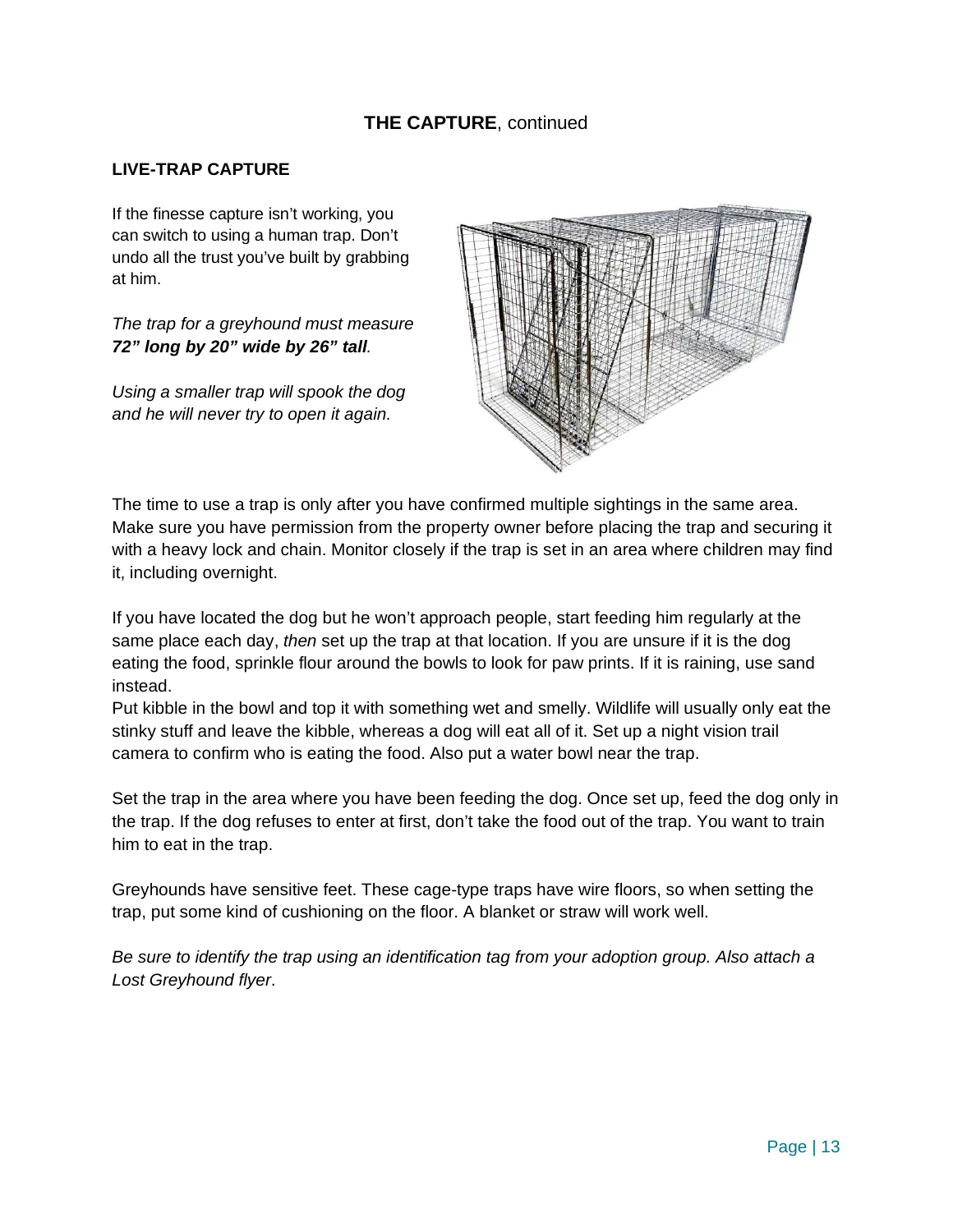- **Monitor the trap 24/7** with watchers in the distance using binoculars.
- Trail cams can also be used. Standard trail cameras have an SD card you can remove to view and insert in your cell phone or computer. Cellular trail cameras send the footage directly to you via a third-party cellular network like AT&T or Verizon, allowing you to easily review footage. Research which style works for your needs and budget. [www.FocusCamera.com](http://www.focuscamera.com/) has an article titled, "The Best Standard and Cellular Trail Cameras 2021".
- *Never release the greyhound if you are alone. Wait for help. Best to carry the crate to your vehicle without releasing the dog.*
- Use caution and wear gloves if you have to release any wildlife from the crate.

Use a trap measuring **72" L x 20" W x 26" H**. A smaller trap will only spook a greyhound before they can get fully inside it. (Never use a "humane *snare* trap". It has not been effective in capturing greyhounds because of the unique shape of a greyhound's neck and head. If used it must be constantly monitored, because a dog captured with this type of trap can injure himself in his panic to get free.)

Check with your adoption group to see if they have a greyhound-sized humane trap or if they know where the closest one is. Animal Control officers usually do not have a large enough trap. You will need a pickup truck or a van, with seats folded down, to transport. You will need to secure on-site with a sturdy cable and lock to prevent theft.

**Tomahawk Live Trap model 610 C** "Large Dog, Coyote Trap with one Trap Door and Rear Door Access" \$355 plus a freight shipping charge of several hundred dollars. The WK4 Wheel Kit will fit this trap and make it easier to move. This trap is a non-folding model. Available [www.LiveTrap.com](http://www.livetrap.com/) (715) 356-4600. Also sold via [www.WildlifeControlSupplies.com](http://www.wildlifecontrolsupplies.com/)

#### **CHEMICAL CAPTURE**

*This is the least effective and most dangerous method of capture because greyhounds are extremely sensitive to drugs and anesthesia.*

Do **NOT** put drugs like Acepromozine ("Ace") into the dog's food. The drug will take time to work and the dog will almost certainly be far from your search area. A drugged dog is susceptible to attack by other animals, may fall into a body of water, or wander into traffic. There have been no known successful captures using ingested drugs.

The only chemical capture method, which has been effective with greyhounds, is a **drug dart with a radio tag administered by a qualified technician**. The technician must be able to get within 25 feet of the dog to make a good shot. When darted the dog will run, sometimes for a good distance, until the drug takes effect. The radio tag will lead the searchers to the dog.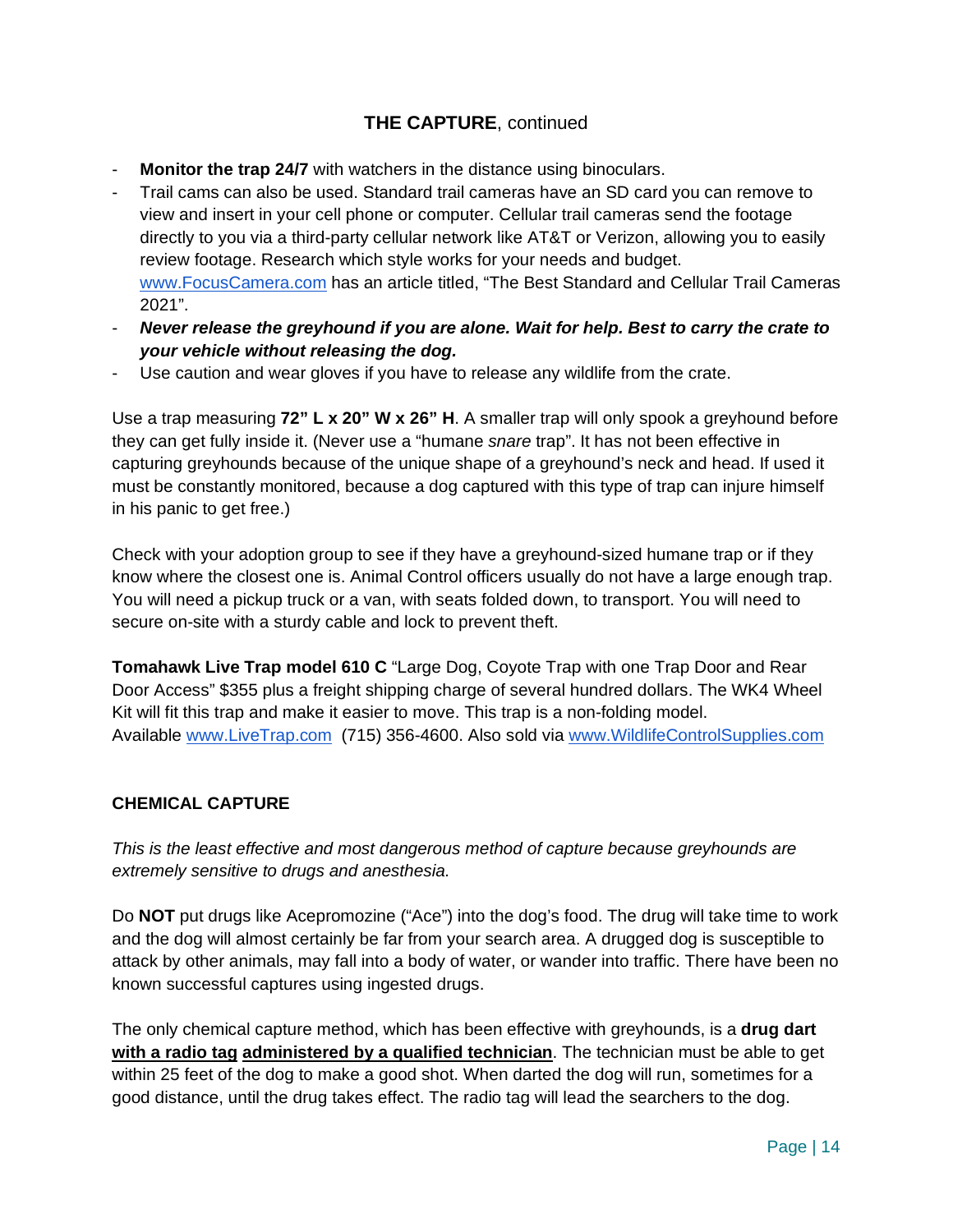A veterinarian should be available to administer a reversing agent and to deal with any aftereffects of the drug.

Although some animal control officers have dart guns and are eager to use them, if the ACO has no experience with sighthound capture or radio tags, don't allow it. It is just too risky!

#### **TRAIL CAMERAS AND DRONES**

**Trail Cameras** Research which style works for your needs and budget. [Www.FocusCamera.com](http://www.focuscamera.com/) has an article titled, "The Best Standard and Cellular Trail Cameras2021.

#### **Drones**

Before using a drone, review your local regulations regarding where they can or can't be used. Get permission from property owners before flying over their land. Ask local drone flying clubs. Ask real estate agents who they use for drone photography.

#### **Professional Tracking Services**

If a tracking dog is needed to help find your greyhound, hire a professional trained and certified for lost pet recovery.

A directory for tracking services in your state is posted by **MARN, the Missing Animal Response Network**. [/www.missinganimalresponse.com/mar-directory/](http://www.missinganimalresponse.com/mar-directory/)

A notice from their website:

*"The individuals or teams listed in our directory are MAR Trained, please use the contact information in our directory to make sure you are communicating with the proper entity. Unfortunately, many of our members have had their identities or logos stolen to try and steal money from people that have lost their pets. Most if not all of our members will not ask for money using cash apps."*

What if you have a multi-dog household? How will a pet tracker have a "pure" scent of that missing dog? Here's a tip from a MARN tracker:

- wear latex gloves
- use a sterile gauze pad
- swipe the pad over the dog to collect the scent
- place in a Ziplock bag labeled with the dog's name and the date collected
- store in the freezer for up to 6 months and replace every 6 months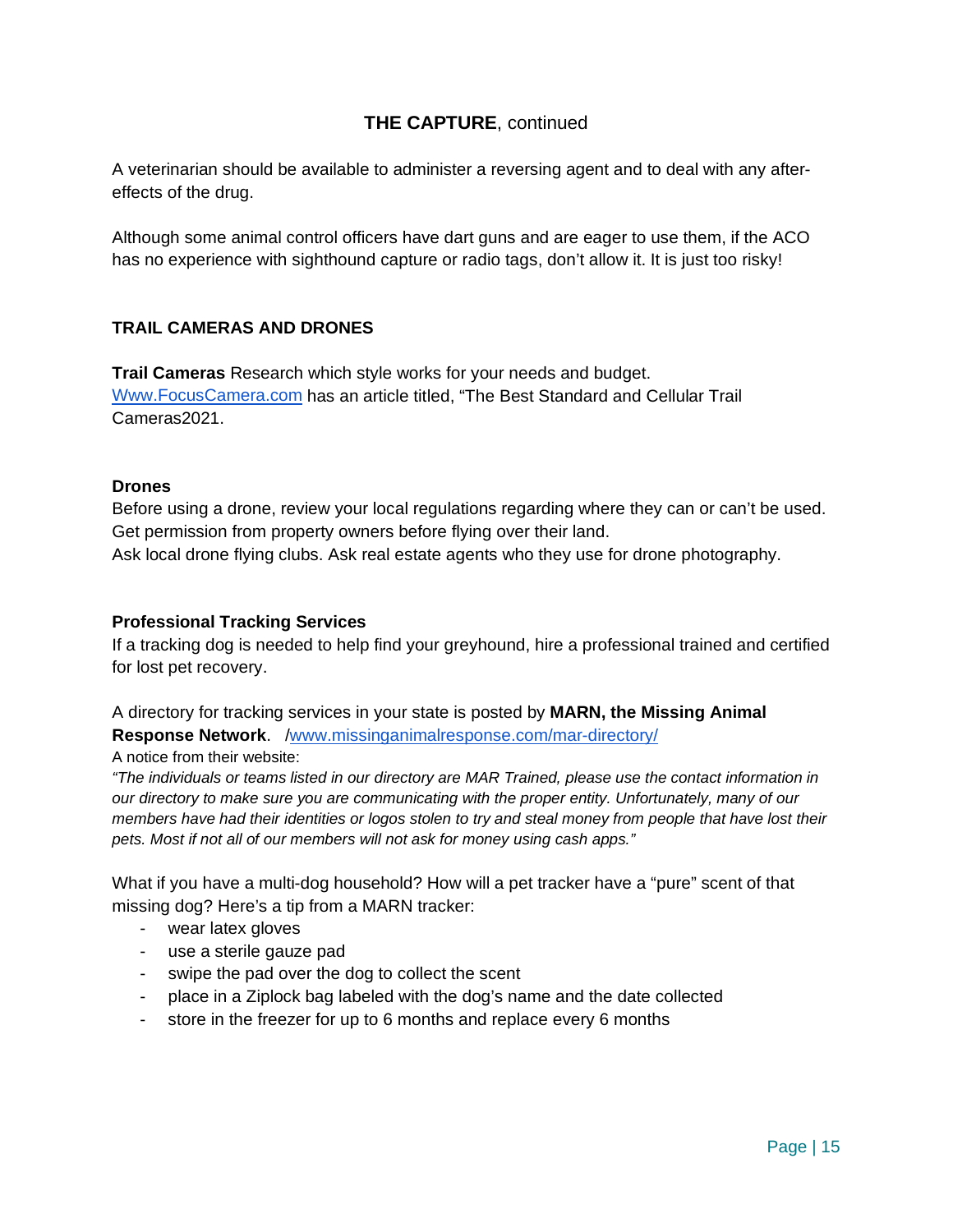#### **WHEN THE SEARCH IS DONE**

#### <span id="page-15-0"></span>**Thank your team!**

**Remove all flyers**. Having the list of where you hung them is a tremendous help. Also ask any team member who put them up to take them down.

**Update all online postings**: Facebook, Pawboost, Nextdoor, Greyhound Amber Alert, Humane Societies / rescue groups, Animal Control, Police, every neighborhood group page your original post was shared to, and any media outlet (newspaper, TV, radio).

If you've saved the contact information on individuals you met on the search who offered to search or called in a sighting, thank them too.

Save all your contacts and notes from the search for reference.

Review:

- How can you prevent another escape?
- What worked well during the search and what didn't?

There may come a time when you or a fellow greyhound owner will need search help again. What you have learned can be a big help to others in the future.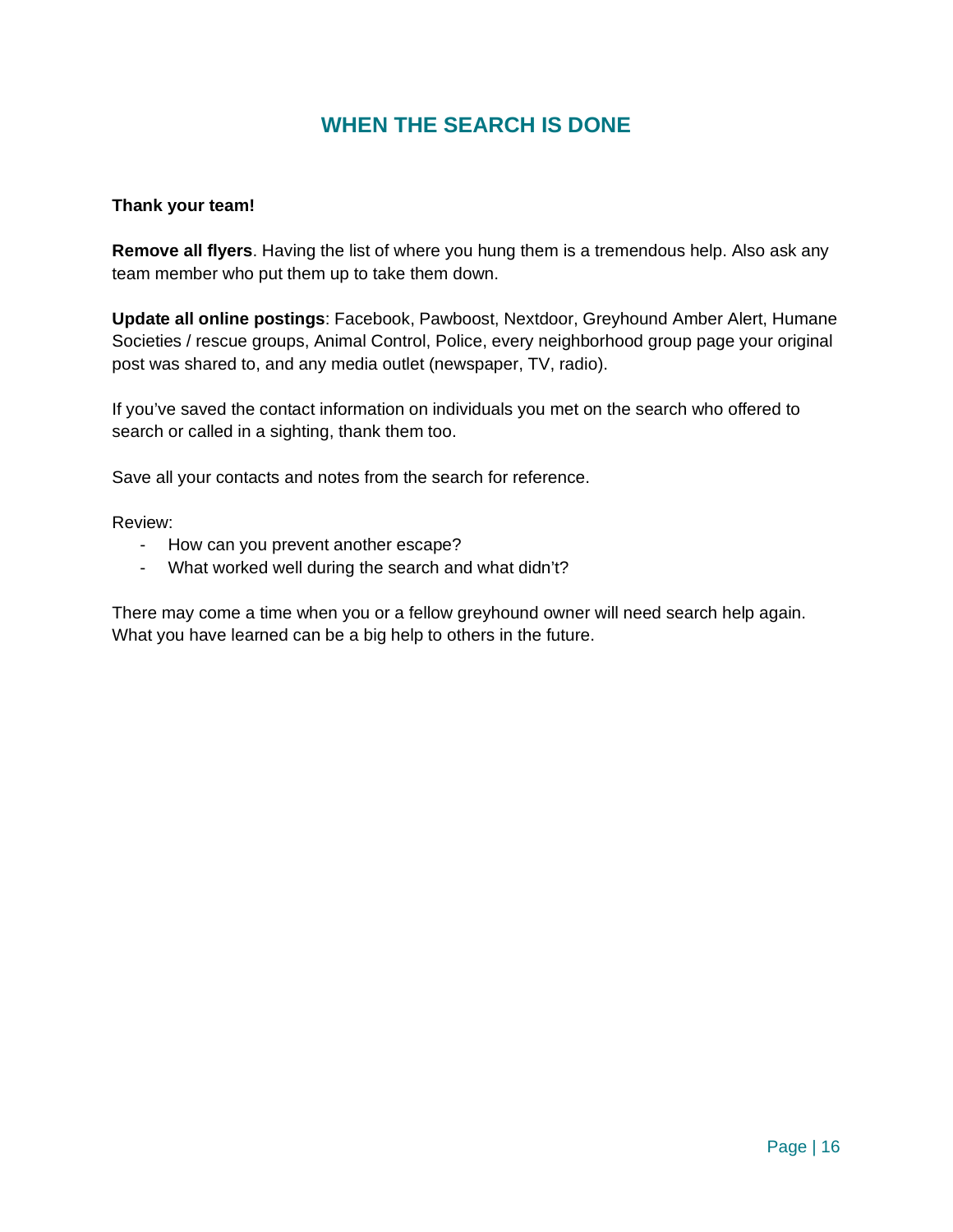#### **ESCAPE PREVENTION**

#### *Keeping your greyhound safe is the responsibility of everyone in your family.*

<span id="page-16-0"></span>The frequent means of escapes are: through an open gate, through an open door, dropped leash, slipping out of the collar, over a fence, under a fence, through a broken fence, getting in or out of a car, out of a window, or let off-leash.

#### **REVIEW YOUR SAFETY KNOWLEDGE**

#### **FENCES**

- Look for loose boards, gaps hidden by shrubbery, holes dug under the fence, have recent high winds blown a section down or caused a tree to fall on it, has there been a build of snow that would make jumping over easy, keep lawn furniture, equipment, or a shed away from the fence line.
- Fences should be 4-6 feet tall, depending on the dog and your adoption group's requirements.
- Never leave your dog outside alone. A terrified dog can jump a fence when normally they would not. They can dig under a fence quicker than you would think.

#### **GATES**

- Check that all gates to your yard are closed prior to letting your dog out.
- Consider having gates that can only be opened from the inside so that no one can just walk in.
- Always check your gate after meter readers, mowers, or kids have been in the yard.
- Always lock that gate! A greyhound nose can easily flip open an unlocked chain-link gate latch. That may be inconvenient at times but that's preferable to a lost dog.
- Use a brass padlock because it won't rust or a carabiner to prevent unauthorized trespassers.
- Put a sign on your gate that you have dogs in the yard and gates must be kept closed.
- Teach kids that only adults will open the gates. A neighbor's child may not heed that rule.

#### **GARAGE DOORS**

Before pressing the remote to lift the door, are you sure that the door from the house to the garage, or from the backyard to the garage is closed?

#### **WINDOWS**

- Keep your car window up or at least not down so low that your dog can jump out after that squirrel running across the road.
- Your greyhound could also easily push out a screen window to chase the bunny hopping in the yard.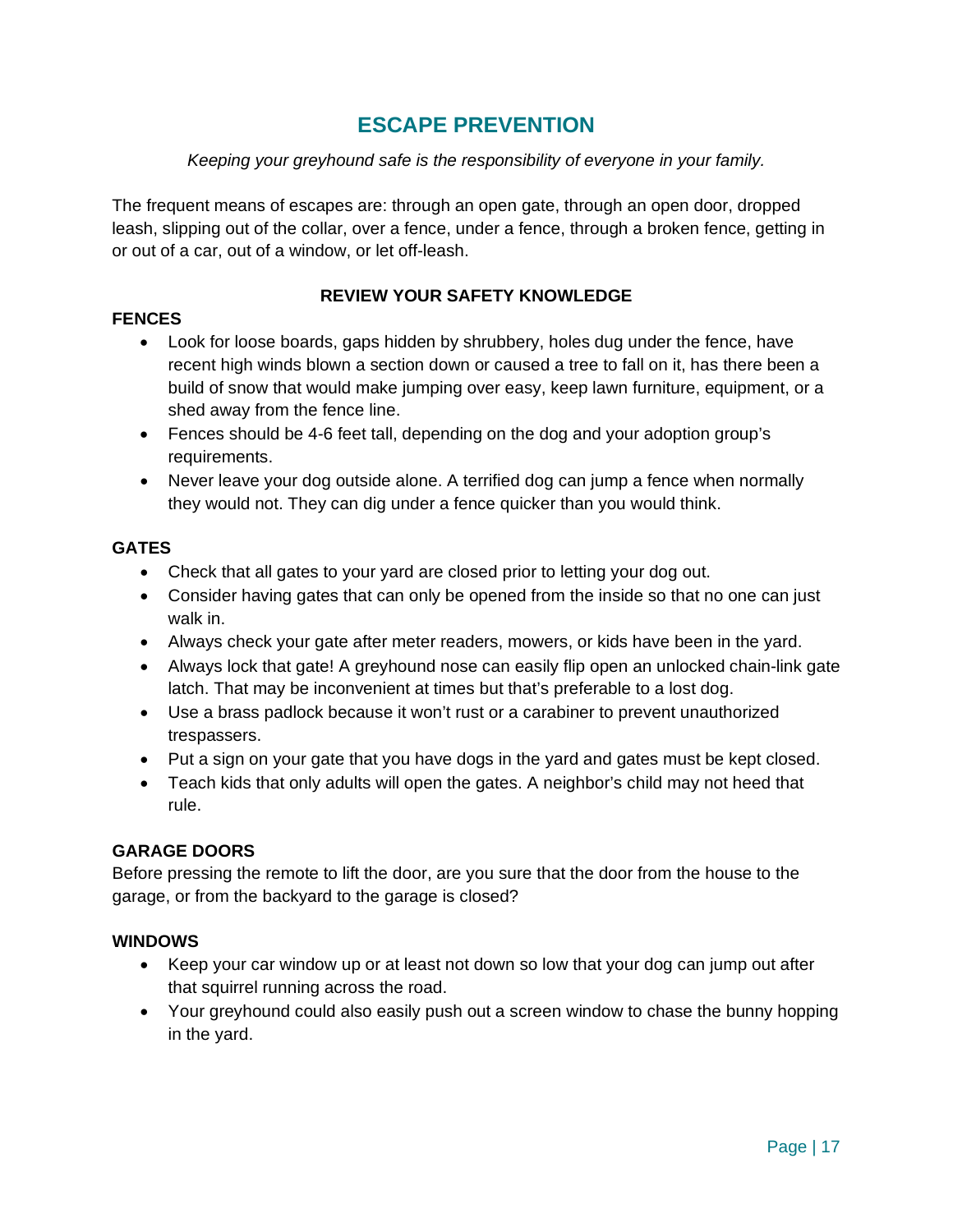#### **ESCAPE PREVENTION,** continued

#### **DOORS**

- Never hold a door open unless the dog is crated, baby-gated in another room, or have someone hold his collar firmly. An escape can happen when you have guests, your children have friends over, you are bringing in groceries, you are stepping partway out to meet the pizza delivery guy, or there are workmen going in and out of the house.
- Invest in your dog's life by using a baby gate, whether it be fixed-mounted or pressure mounted.
- If your dog easily pulls down a lever door handle, you may need to switch to a knob.

#### **AWAY FROM HOME**

- Never let your greyhound off-leash unless you are within a securely fenced area with all gates closed.
- When walking on lead, wrap the leash loop around your wrist and hold the leash in your hand.
- Don't be distracted by your phone.
- Pay attention to your surroundings. Be alert for loose dogs.
- Avoid dog parks unless there for greyhounds-only playgroup and keep an eye out for open gates.
- Don't let your dog be spooked by an automatically opening door to a business.
- When on a walk with you your greyhound may see a small animal or a piece of trash rolling down the road, and just like that your dog is chasing it. Greyhounds are not streetwise, and no car could stop in time.
- *Never, ever use a flex-lead retractable leash. The cord can slice open your dog's legs and yours. If dropped, the plastic handle banging on the pavement will spook your dog.*

#### **NEVER OFF-LEASH**

If you have no fence, a leash is mandatory - always, even if obedience-trained. Greyhounds have remarkably poor recall because of their ability to focus on whatever has their attention.

#### **MARTINGALE COLLARS**

Your greyhound should wear a well-fitted martingale collar at all times when outdoors. Routinely check the adjustment of the collar to make sure it is not too loose. Have you checked your collars lately? Are you seeing any fraying of the fabric? If the hardware is too easy to adjust it is at risk for sliding and making the collar too loose. Some collar makers use cheap materials. Do you see any cracks in the hardware? Can you easily twist the fabric? A stiffer, thicker collar is better than a thin flimsy fabric collar.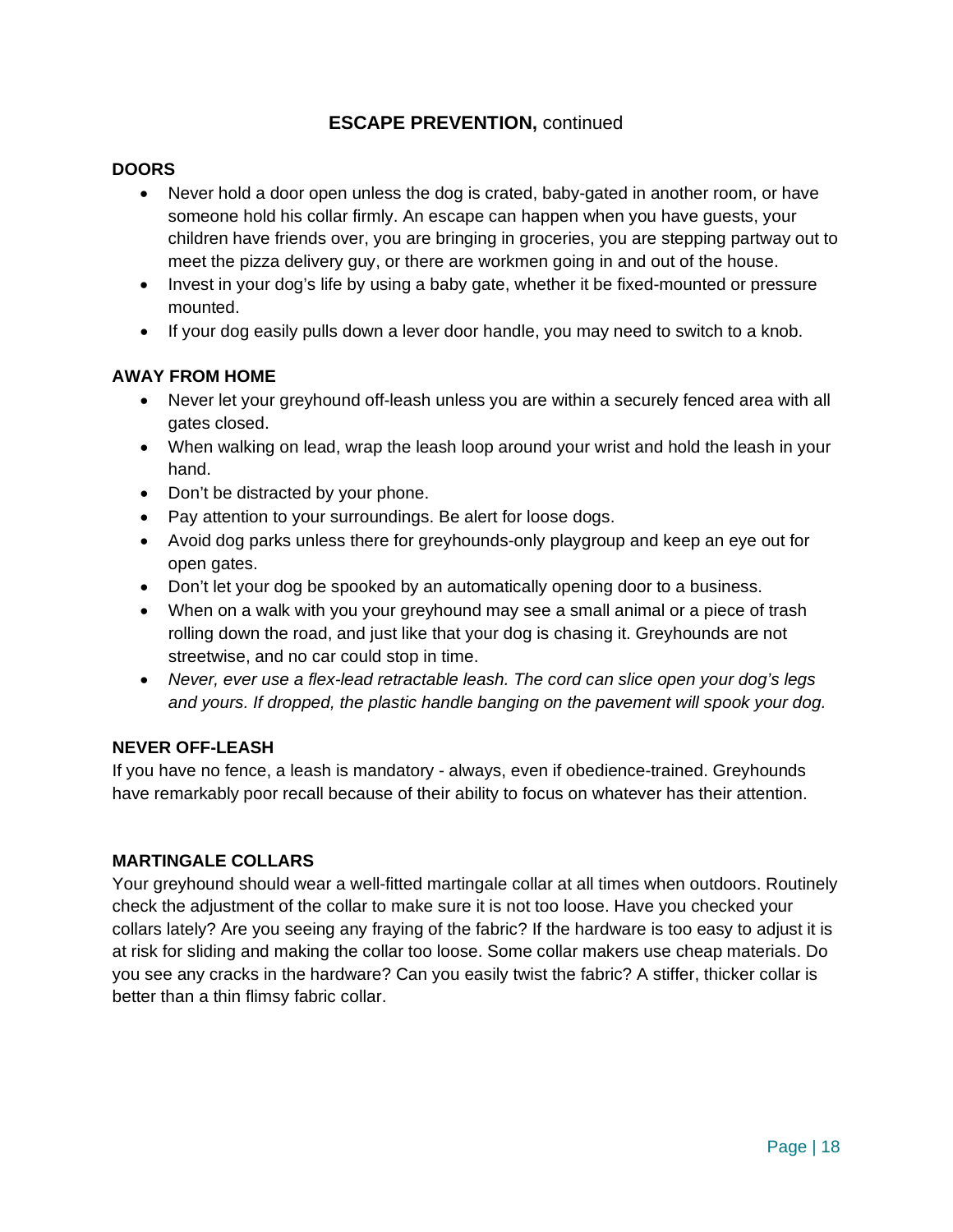#### **ESCAPE PREVENTION**, continued

#### **TAG COLLARS**

- Greyhounds look beautiful without a collar on, but how will you be able to grab the collar if they dash out the door? Use a tag collar! Don't like the jingling? Get a tag wrap or silencer. Want something safe and streamlined? Use a Boomerang flat tag that slides onto the tag collar. Breakaway collars are fine in the house if you are worried about the tags getting caught on something.
- If your house has in-floor air ducts, use the Boomerang flat tag!
- *Never, ever clip tags to the D ring on the collar.* Doing so may snag the leash clip, either popping it open or breaking the hardware.
- A greyhound found loose wearing tags will be reunited quicker to his owner than waiting for the finder to get a microchip scan.
- Have you checked the phone numbers listed on your dog's tag?

#### **LEASHES, AND HARNESSES**

- Routinely check the condition of the leash clip. Has it become loose or cracked?
- The claw or scissoring style will stay tighter (good) than the older style of just thumbing the down release button (bad). A loose release mechanism increases the chances of an accidently release, especially if the tags are on the D ring.
- If you use a harness, get one designed for a greyhound's body shape. A generic harness will be very easy for the dog to back out of it. Three-point harnesses are even better and provide a grip when dealing with an elderly hound or one with a neck injury. Add an ID tag to the harness too, but not on the D ring.
- Are you holding the leash securely? Could it be yanked out of your hand if your dog bolted?

#### **CARABINER CLIPS**

- Use a carabiner clip to provide an extra layer of safety, coupling the collar to the leash hardware of the clip (but not the piece that releases).
- Clip a carabiner to your belt loop to be hands-free briefly.
- Clip a carabiner securely in your car as a safety measure to prevent an open-door escape.
- Another product loops onto the leash and then clips to the collar.

#### **MICROCHIPS**

- Verify that your adoption group or vet have registered the microchip in your name. Not all vet offices take that step after inserting the chip.
- Does it have your current address and phone number?
- Unsure about the chip? Register it yourself, free of charge at [www.freepetchipregistry.com](http://www.freepetchipregistry.com/)
- If your greyhound has escaped, contact your microchip company immediately.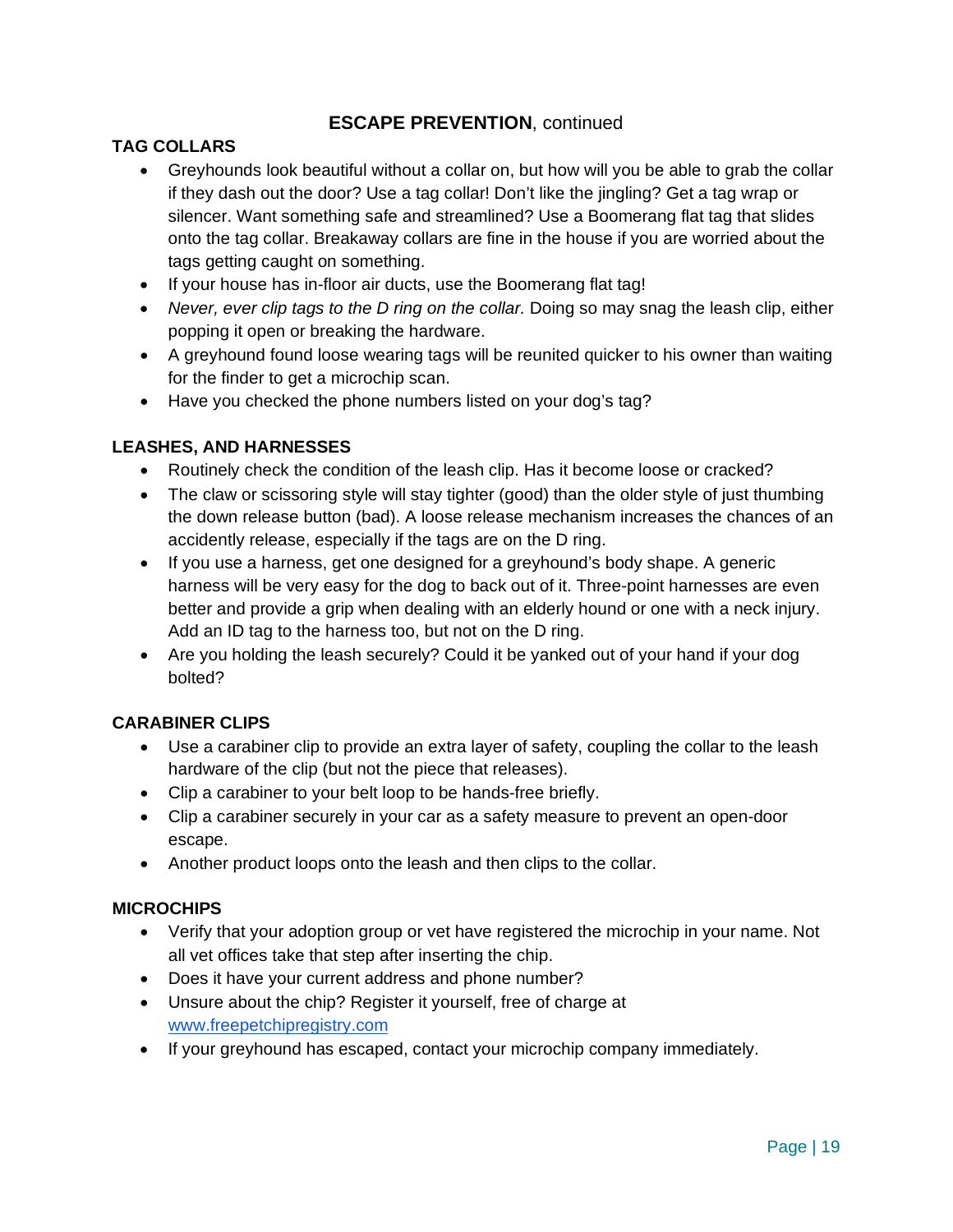#### **ESCAPE PREVENTION**, continued

#### **DOG SITTERS AND DOG WALKERS**

Do you use either of those services? Explain to them all the rules in this booklet. They must only use a martingale collar when taking the greyhound out of the house. If not made familiar with a martingale, they may exit with the leash clipped to a tag collar that can slide off at the first tug.

#### **SEASONAL THREATS**

- Halloween, fireworks, snowstorms, thunderstorms, tornados, and hurricanes oh my! All may cause your dog to bolt
- Snow build-up beside a fence creates an easy escape ramp.
- Noises from storms can spook a dog to jump a fence, or have a leash ripped from your hand.
- If you anticipate fireworks, leash-walk your dog in your backyard only.
- Keep your screen door/storm door closed and locked and lower or remove only the top screen or window to pass candy out to trick or treaters. Even better, baby-gate the dog away from the door or gate him in another room at Halloween and especially if you are entertaining guests.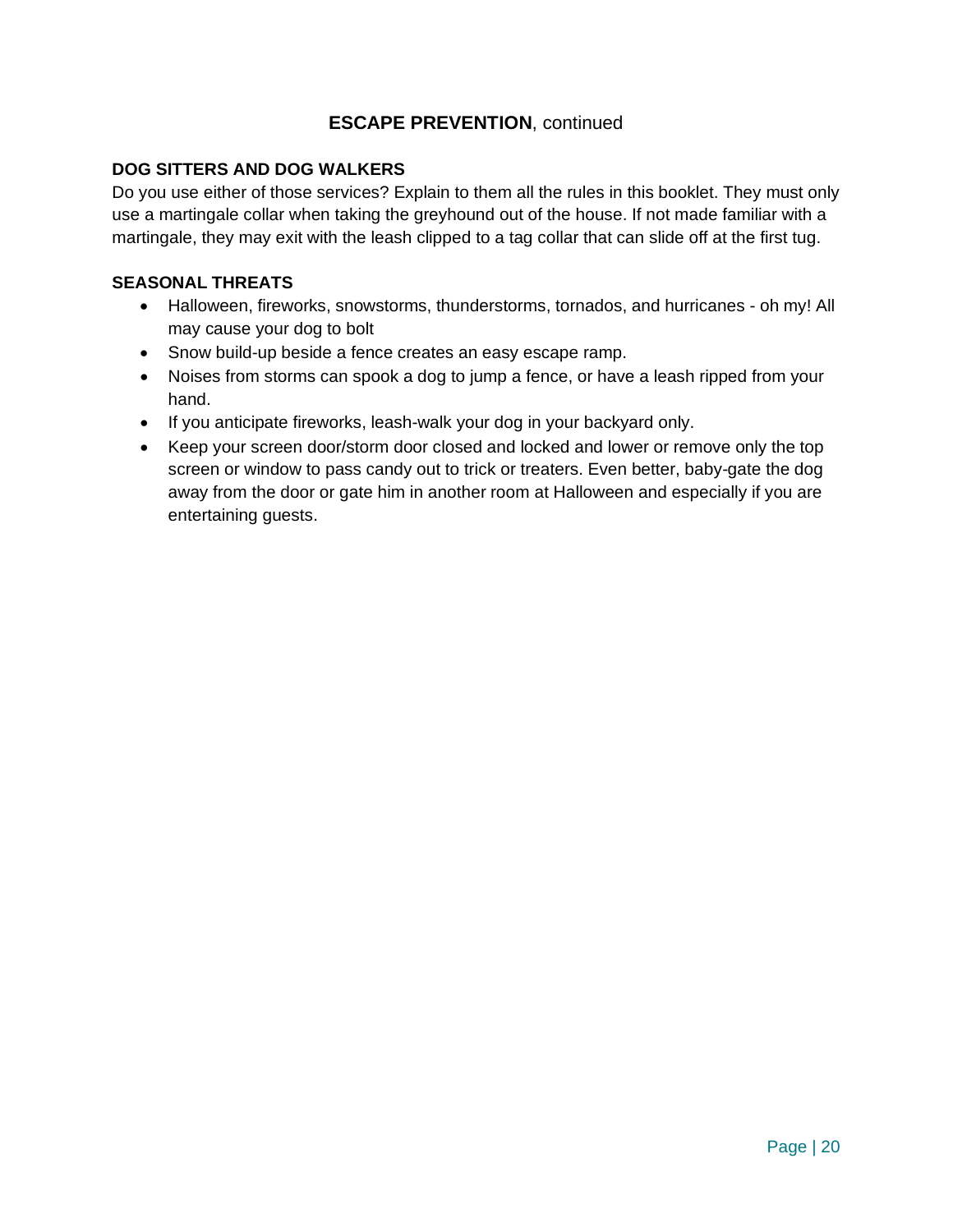#### **TRAVELING**

#### <span id="page-20-0"></span>**BEFORE LEAVING**

- Have a flyer ready for printing
- Have contacts on your phone of those who could help remotely
- Have a plain clear photo, printed or on your phone to prove this is your dog (if needed)
- Make note of greyhound groups near your destination and en route
- Make note of emergency vet hospitals near your destination and en route
- Have a copy of updated vet records on your phone and keep a printed copy in your car
- Keep a photo of the medical reference cards provided in this packet with you
- Verify that phone numbers on tags are current
- Consider adding a temporary tag noting your travel destination
- Verify that your microchip registry is current
- Bookmark these sites: **[PetFBI.org,](https://petfbi.org/) [Lost Dogs of America.org,](https://lostdogsofamerica.org/)** and **[Lost Pets of Auto](https://www.facebook.com/groups/2274781756130407/)  [Accidents Group](https://www.facebook.com/groups/2274781756130407/)** (Facebook only)

#### **ON THE ROAD**

- Do not make frequent stops for potty breaks. This increases the chances of an escape
- Secure your dog in the car
	- o Crate, soft crate, harness connected to a seat belt,
	- o Leashes connected to a secured carabiner clip attached inside the car
- Disengage the power windows and sliding doors
- No one opens a door unless a leash is on the dog and you are holding that leash o especially if your car has a rear lift-up hatch
- Muzzle your dogs or have muzzles handy. Close quarters with multiple dogs can
	- o lead to a kerfuffle
- Bring water from home to limit tummy upsets from what your dog is used to
- Have blankets, towels, and treats handy.
- Meclizine is an OTC med for nausea. It is cheaper than Dramamine but if Dramamine o is all you can find, make sure it is the formula with Meclizine as the ingredient.

#### **HOTEL SAFETY**

- Having your room door open directly to the outside increases the risk of escape. Doors opening to an inside hallway are safer.
- Use caution near lobby doors that open automatically. They may spook your dog.
- Use the Do Not Disturb sign.
- Use a baby gate with a bungee cord and secure the lever door handle. This prevents your dog from escaping by jumping on that lever handle.
- If possible, crate your dog in the room.
- ALWAYS leave the collars on, otherwise you'll have nothing to grab if your dog bolts.
- Everyone traveling with you must use caution when entering/exiting the room.
- Use a carabiner clip to attach the dog's leash to you when unloading your car.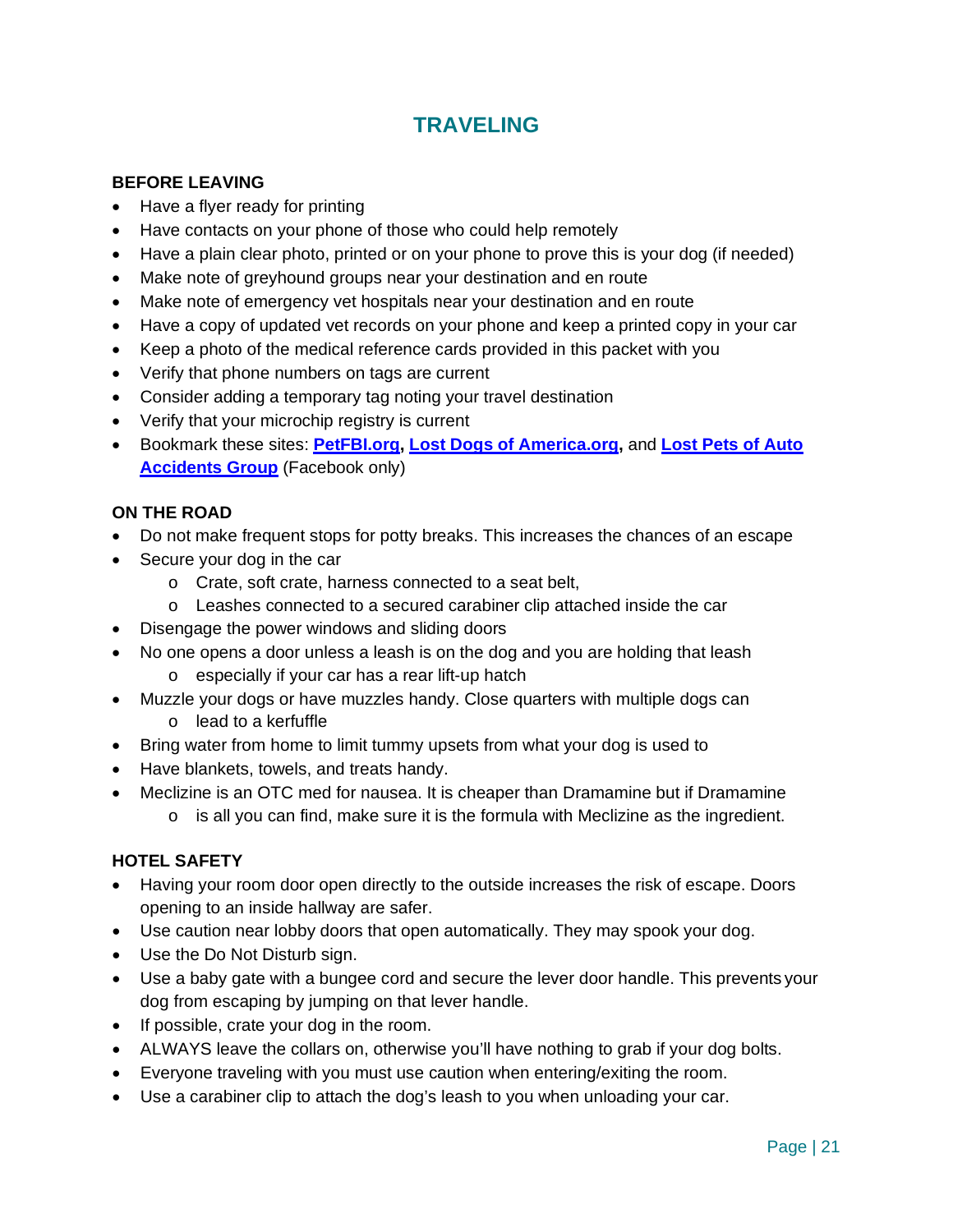<span id="page-21-0"></span>

#### **Appendix: Martingale Safety Checklist**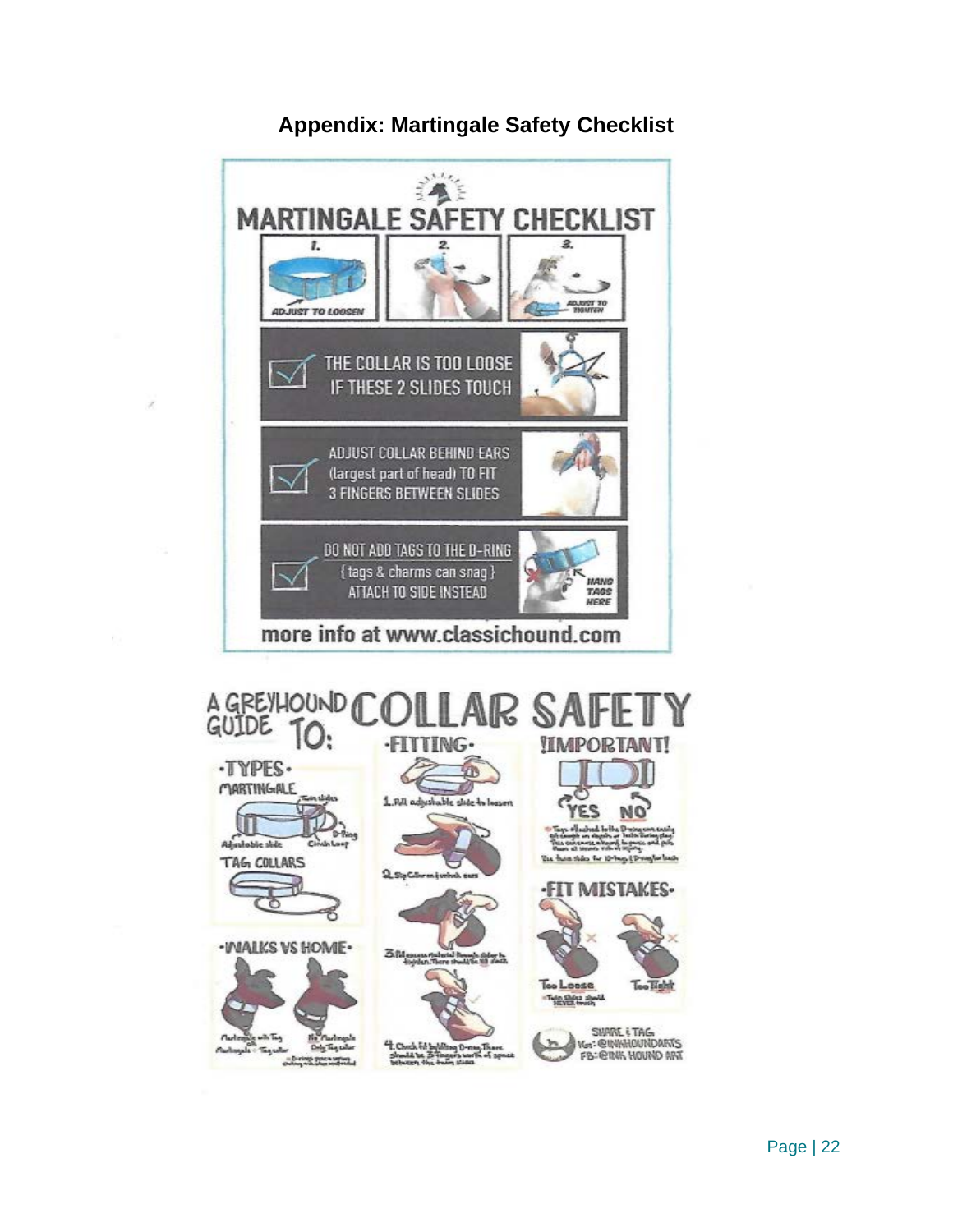#### <span id="page-22-0"></span>**Appendix: Greyhound Medical Reference Cards**

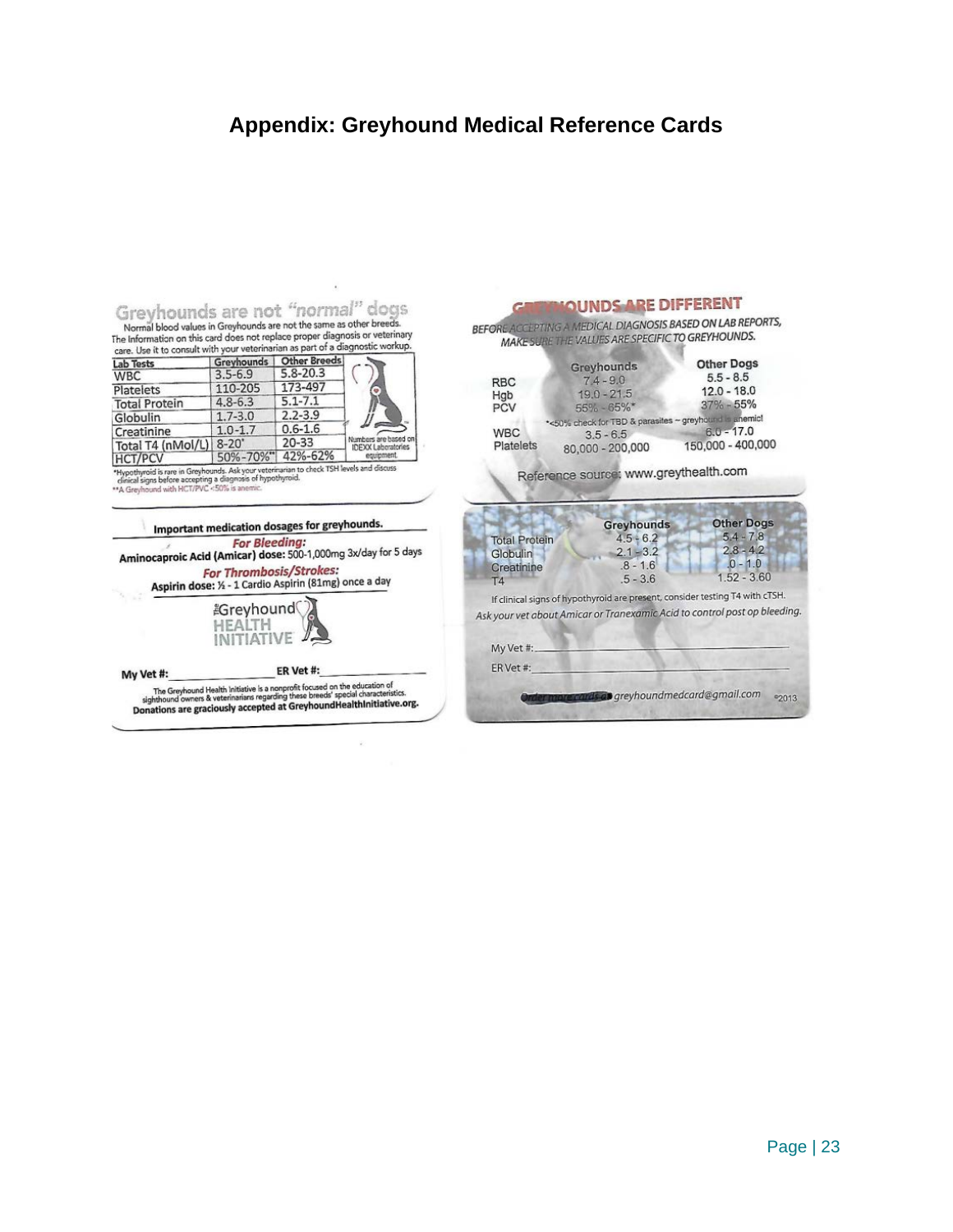#### **Appendix: MAPPING**

<span id="page-23-0"></span>*Experiment with your preferred map program before you need it for a search. Below is an example created in Google.* 

- Go to **Google.com/MyMaps** *(not Google Maps)*
- Create New Map
- Enter address
- Pin where dog escaped
- Title that location > "Individual Styles" > add wording "greyhound lost at SJ hotel"
- Click on Draw Search Area and create a square by dragging
- Title this area "search area" > click on Style to choose color
- Repeat Draw Search Area steps as your search widens >
- Title this area "expanded search area" > click on style to add a different color
- Pin sightings > title with date and time
- Be sure to title your map
- Click on Share to select who can view it and copy the link

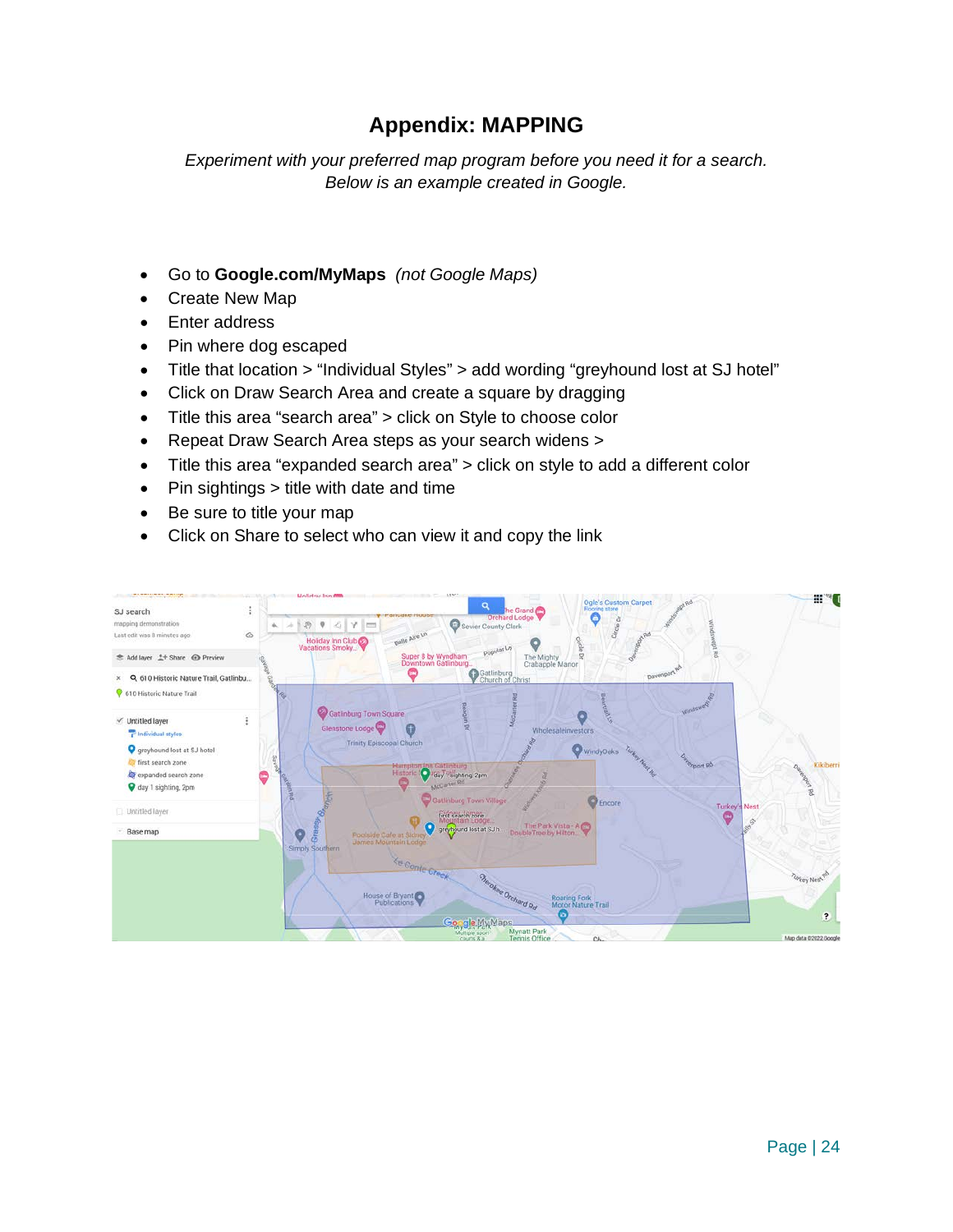#### **Appendix: PRODUCTS**

*Some tried-and-true products you may want to consider.* 

#### <span id="page-24-0"></span>**FLAT TAGS** that slip onto the collar

<https://www.boomerangtags.com/collartags/>

#### **THREE-POINT HARNESSES**

<https://www.hound-safe.com/collections/jackets-harnesses/products/spooky-dog-harness>

<https://ruffwear.com/products/web-master-harness>

#### **LEASH-COLLAR CONNECTOR FOR EXTRA SAFETY**

<https://www.hound-safe.com/collections/collars-leashes-harnesses/products/leash-safety-strap>

#### **CARABINER CLIPS FOR A LEASH-COLLAR CONNECTION**

- 3" will fit most standard leash clips
- 2.5" will fit most claw-type leash clips

Available at Walmart, Lowes, Home Depot, REI, Amazon, etc.

#### **SQUAWKER**

[https://gemstore-185419.square.site/product/squawker-scotch-predator](https://gemstore-185419.square.site/product/squawker-scotch-predator-call/36?cs=true&cst=custom)[call/36?cs=true&cst=custom](https://gemstore-185419.square.site/product/squawker-scotch-predator-call/36?cs=true&cst=custom)

#### **FLEXTONE DYING RABBIT PREY CALLER**

<https://www.academy.com/p/flextone-dying-rabbit-predator-call>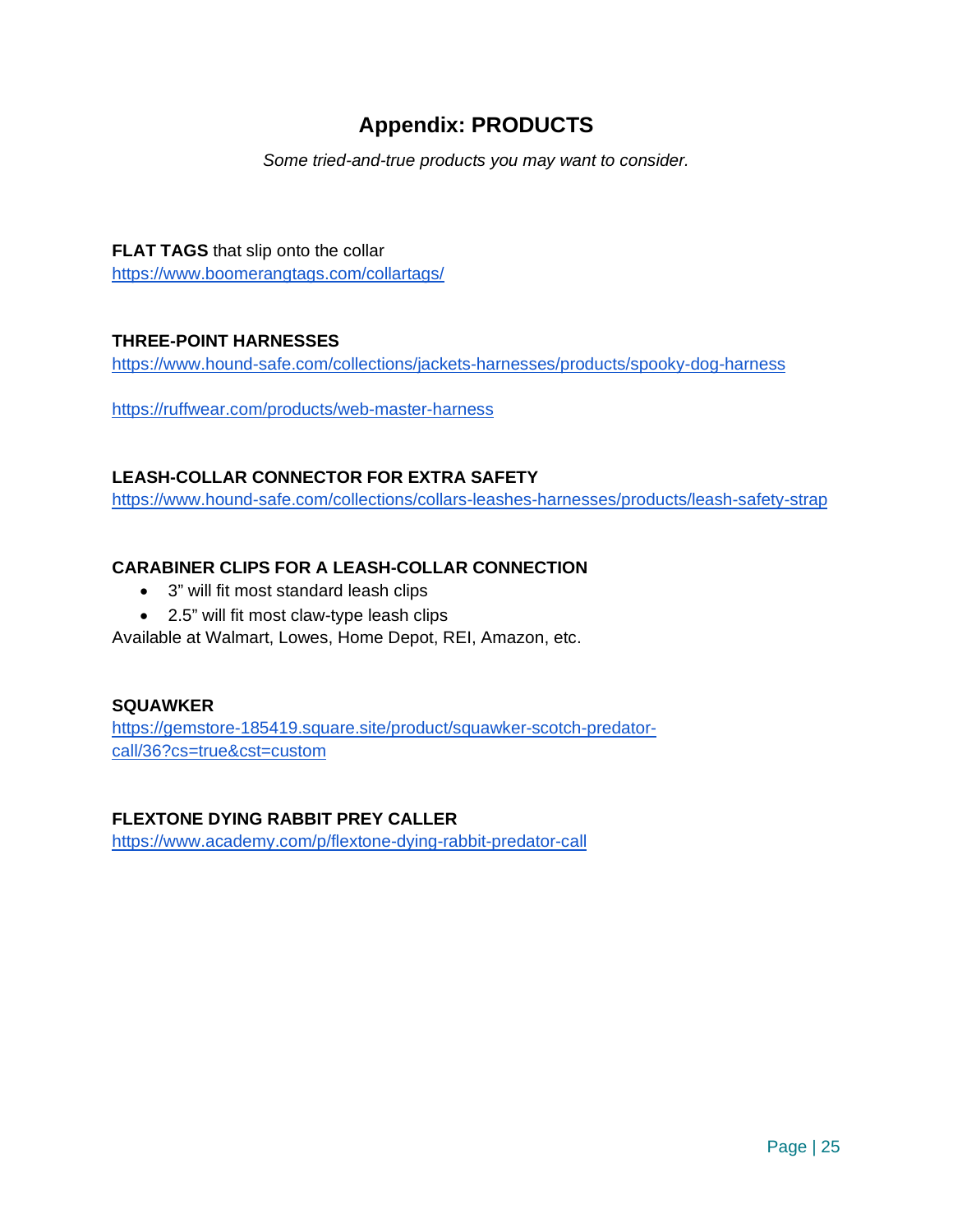**Appendix: LOST GREYHOUND FLYER TEMPLATE**

*>>>>>>>Sample of the HANDOUT flyer. Do not use this format for posted flyers<<<<<<<*

For Illustrative Purposes Only!<br>For Illustrative Purposes Only!<br>For Illustrative Purposes Only! Do Not use this format for posted flyers.

## **LOST GREYHOUND LOST GREYHOUND**

<span id="page-25-0"></span>

Male, black w/white, collar & tags male, black w/ white, collar & tags

F May seek shelter around buildings, or in open May seek shelter around buildings, or in open sheds or garages. PLEASE CHECK YOURS! sheds or garages. PLEASE CHECK YOURS! A lost greyhound may avoid people and run. A lost greyhound may avoid people and run. **DO NOT CHASE! PLEASE CALL: DO NOT CHASE! PLEASE CALL!**

 **910 - 555 - 5555 910 - 555 - 5555**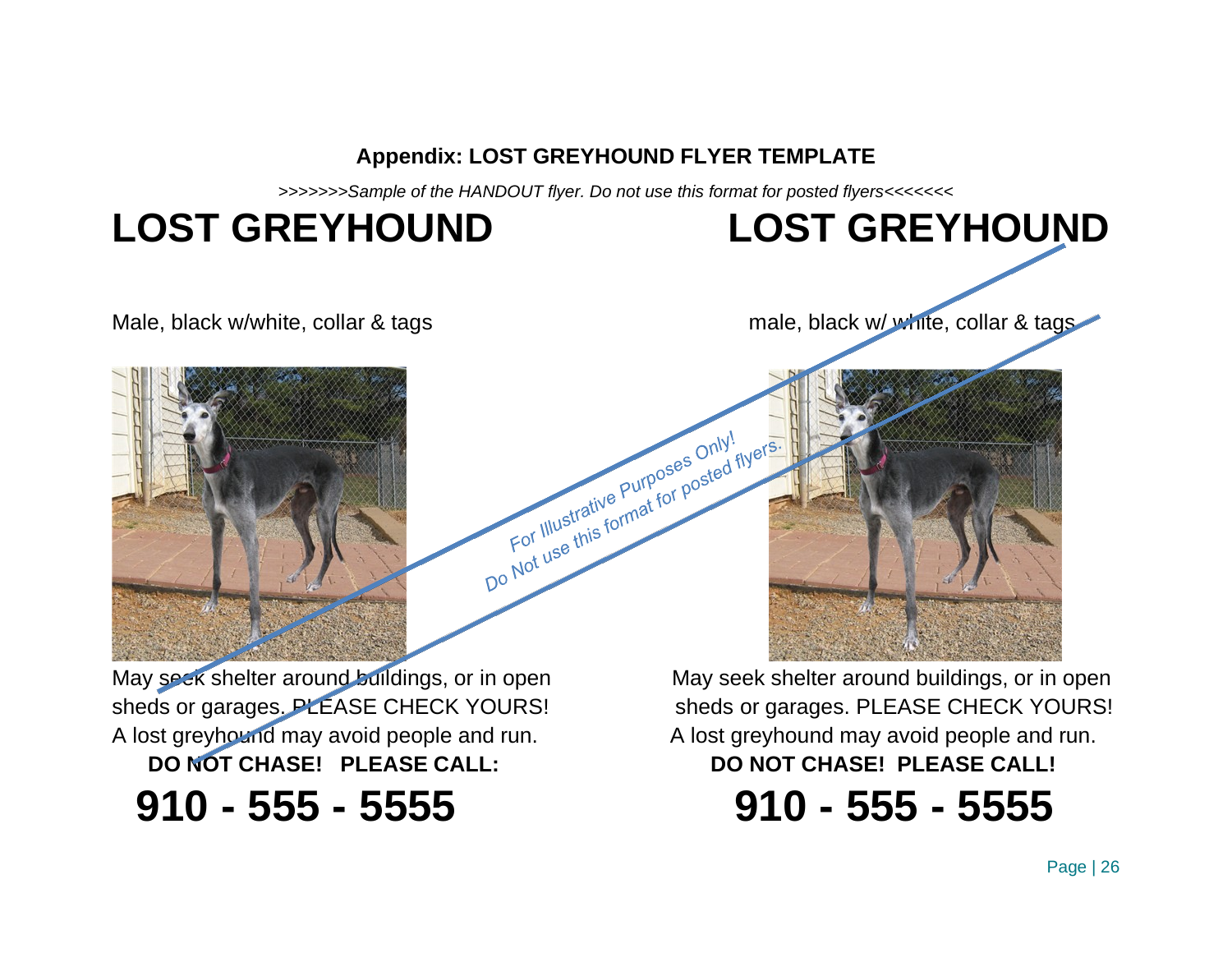## **LOST GREYHOUND**



### *Do not chase! Report any sightings!*

**Facebook page:** 

**.**

**.**

**.**

Flyers will be removed when the search is over